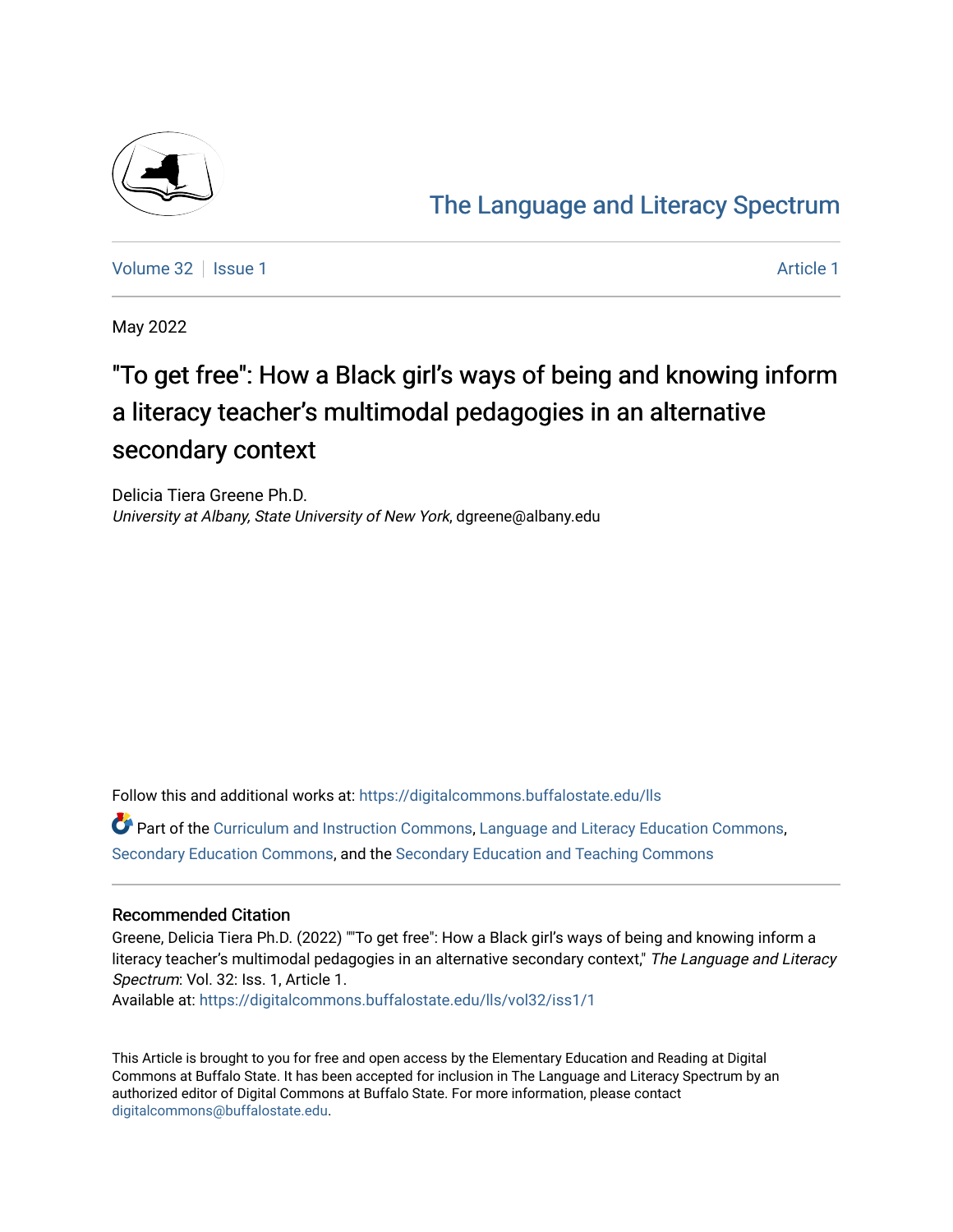## **Introduction**

Historically, Black girls' intersecting gendered and raced identities have positioned them at the margins of society. Black girls' digital literacies served as fertile ground to disrupt dominant narratives of who they are and how they see themselves (Greene, 2021). Digital literacies serve as counternarratives and are emancipatory in nature providing Black girls the freedom, creative control, autonomy, and agency to author their lives by "speaking out on misrepresentations of who they are and negotiating their identities" (Price-Dennis et al., 2017, p. 4). Given this, there is a need to create school spaces that afford Black girls opportunities to engage in critical conversations with literacy teachers as they negotiate their identities as both digital users and content creators.

#### **Purpose of the Study**

The purpose of this qualitative study is to examine how a White literacy teacher learns from and with a Black girl through her development of a digital story in an alternative learning context. It is my hope that this inquiry illustrates a Black girl's print and digital literacies and a literacy teacher's multimodal pedagogies designed to center and support her lived experiences in the urban secondary literacy context. The following research question guided this qualitative inquiry: In what ways, does a Black girl's ways of being and knowing shape a literacy teacher's multimodal pedagogies and how are they enacted?

#### **Affordances of Black Girl Literacies in Multimodal Spaces**

Black girls' digital literacies have been the area least researched in Black girl literacy research (Muhammad & Haddix, 2016). This small yet growing body of scholarship has examined Black girls' affordances, specifically their use of multimodal composition to represent themselves and assume agency as both consumers and producers of knowledge. This new type of counter-storytelling allows Black girls to use digital technologies as tools of resistance to represent and rewrite images of themselves in ways that they cannot in school (Greene, 2016, 2021; Ellison, 2017; Haddix, 2018; Muhammad & Womack, 2015; Price-Dennis et al., 2017). Black girls' identities as writers and digital creatives allow them to experiment and construct their identities (Greene, 2021; Horner, 2017; Kendrick et al., 2013; Price-Dennis et al., 2017).

Black girls are confronted with various forms of oppression that work in conjunction with other forms of oppression to produce social injustice and marginalization (Collins, 2000; Epstein et al., 2017). Black girls' literacies, historical traditions, and lived experiences are often silenced or pathologized in school spaces (Epstein et al., 2017; Muhammad & Haddix, 2016; Gibbs-Grey & Harrison, 2020). Black girls use their literacy and language practices steeped in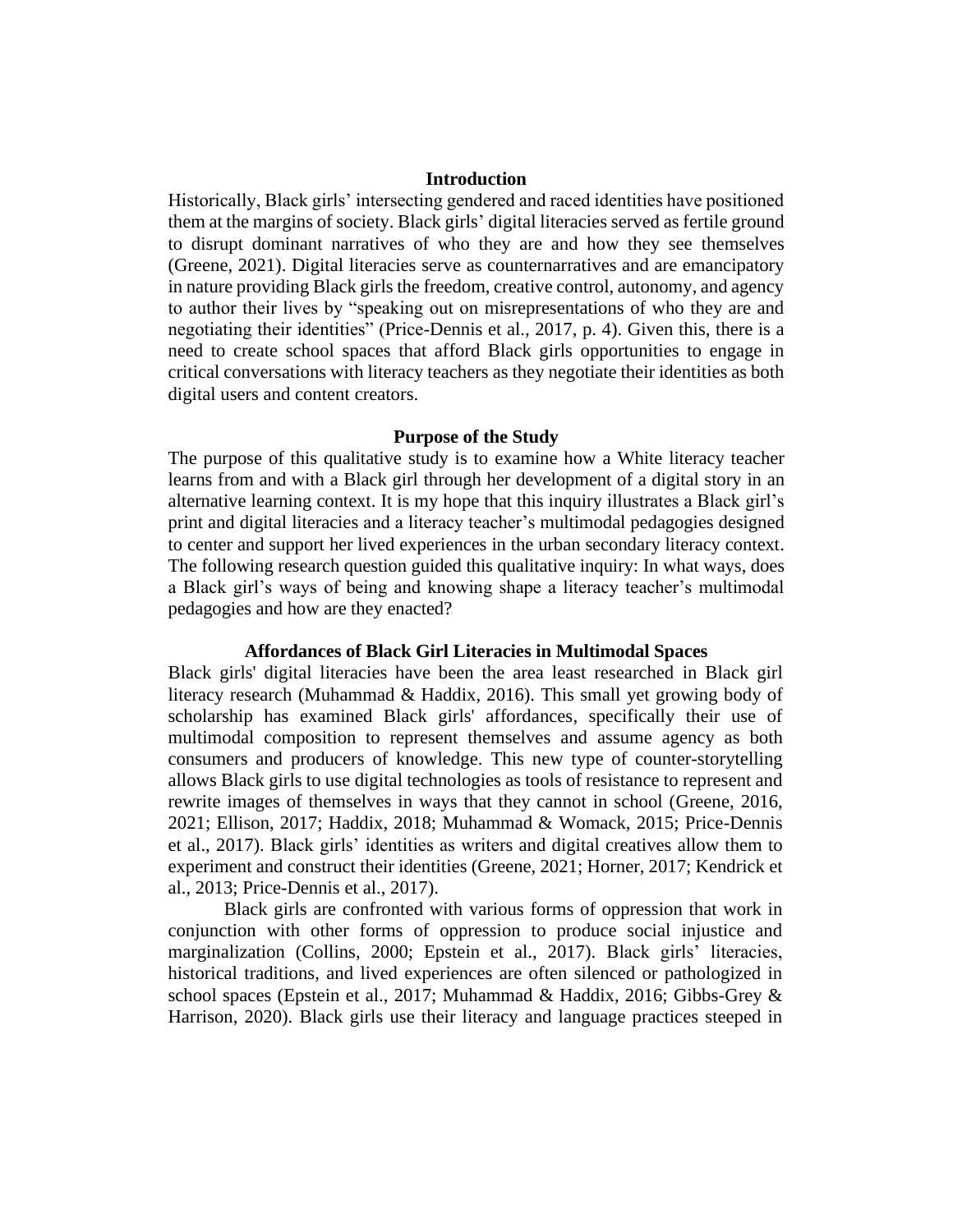activism as survival tools and resistance in a society designed to oppress them (Greene, 2021; Gibbs-Grey & Harrison, 2020; Price-Dennis et al., 2017).

Digital storytelling serves as emancipatory tools for Black girls that allow them to speak back to dominant narratives that do not accurately represent who they are (Greene, 2021; Hall, 2011; Kendrick et al., 2013). Richardson (2003) argues "storytelling remains one of the most powerful literacy and languages practices that Black girls use to convey their special knowledge," center themselves, and humanize their experiences and their truth (p. 82). Hall (2011) and Horner (2017) examined Black girls' use of digital stories to negotiate and express their identities. Hall (2017) found Black girls negotiated their identities around instances of pain, suffering, and healing and that the interplay of linguistic styles represented multiple positionings. On the contrary, Horner (2017) found Black girls' stories of self-expression and development conveyed personal and professional aspirations, commitment to family and friends, and helping others. Both studies illustrate how digital storytelling provides Black girls with a sense of self and empowerment (Muhammad & Womack, 2015).

## *Black Girls' Writing*

Muhammad's qualitative case study examined how Black girls illustrated representations of themselves through their out-of-school writings (Muhammad, 2015). Drawing on critical sociocultural theory, Muhammad found Black girls use "writing to represent self, resist dominant representations, and write toward social change" (Muhammad, 2015, p. 224). Writing also serves as a space for Black girls to express their multiple selves. This study found Black girls' language practices were "socially constructed and serve to counter and reclaim power through writing" (Muhammad, 2015, p. 224). In a subsequent qualitative case study, Muhammad (2012) examines and co-develops a writing institute designed to support Black girls in constructing their identities (Muhammad, 2012). The writing institute's curricula were grounded in four themes: identity, resiliency, solidarity, and advocacy (Muhammad, 2012). Drawing on a historical literacy framing, Muhammad "juxtaposes the participant's writing experiences in both the out-of-class and inclass context" (Muhammad, 2012, p. 206). Muhammad found within the classroom writing did not affirm the participant's identities, and the participant often masked herself as a writer to conform with established norms (Muhammad, 2012).

Across two studies, Muhammad and Womack's (2015) examined what representations Black girls write against and how they in turn represent self. Drawing on Multiliteracies, Muhammad and Womack (2015) examined Black girls engaging in different forms of writing to make sense of and resist ascribed representations of their identities. In Muhammad's study, Black girls used print writing to push back against representations of Eurocentric standards of beauty, sexualization and objection of Black female bodies, and lack of education and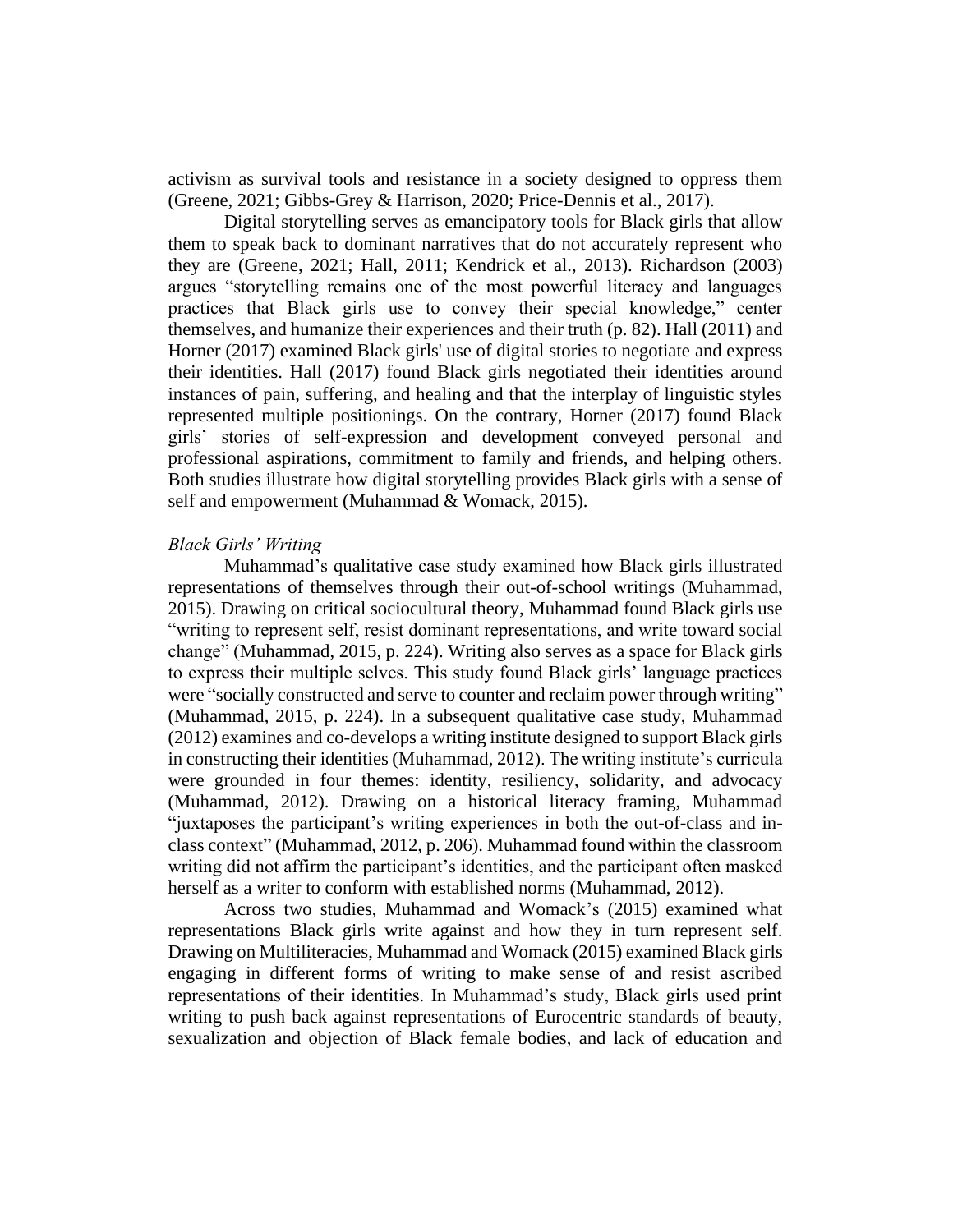aspirations. In Womack's study, Black girls used digital writing to create fuller, more positive representations of Black girls in digital spaces. Across both studies, Muhammad and Womack (2015) illustrate how Black girls utilize print and digital writing as tools to disrupt misrepresentations and re-write representations of self.

## **Multimodal Pedagogies Enacted in Support of Black Youth**

A growing body of literature has highlighted teachers' integration of multimodal pedagogies in their instruction with Black youth. Teachers' multimodal pedagogies provide spaces for Black youth to author new literate identities, shift their mode of participation, and shift their roles in the literacy classroom (Haddix & Sealey-Ruiz, 2012; Vasudevan et al., 2010). Vasudevan's (2009) qualitative case study examined Black youth's composing practices and highlighted the multimodal pedagogies of a teacher at an incarceration alternative program. The teacher created spaces for students to reimagine themselves outside of deficit labels prescribed by the school environment by leveraging their funds of knowledge, specifically their interests and cultural elements of Blackness brought with them into the classroom (Vasudevan, 2009; et al., 2010). The teacher enacted multiple selves to disrupt traditional roles of teacher and student and accommodate the various needs of his students at different stages of the composing process (Vasudevan, 2009; et al., 2010).

Greene's (2021) qualitative case study examined two Black girls' experiences as digital users and content creators and highlighted the author's multimodal pedagogies. Black girls documented their journeys from journaling to podcast scriptwriting. Greene's (2021) multimodal pedagogies entailed engaging Black girls in conversations using critical prompts that allowed them to highlight their individual Black girl experiences, connect their collective experiences to broader social issues impacting their lives, and support the co-development of a collaborative podcast script. The current research project addresses the need for further research that explores literacy teachers' multimodal pedagogies designed to meet the needs of Black girls.

## **Theoretical Perspectives**

#### **Black Girls' Digital Literacies**

Black Girls' Digital Literacies is a theoretical perspective that centers Black girls' intersecting raced and gendered identities to engage them in multimodal, equitybased pedagogies (Muhammad & Haddix, 2016; Muhammad & Womack, 2015; Price-Dennis, 2016). This perspective centers Black girls' ways of being and knowing (Collins, 2000; Muhammad & Haddix, 2016; Price-Dennis, 2016). Richardson (2003) argues that Black girls' ways of being and knowing entail their "cultural identities, social location, and practices" that inform how they make meaning and navigate the world (p. 329). Black girls often embed their racial and cultural identities in digital literacy projects to affirm who they are and their place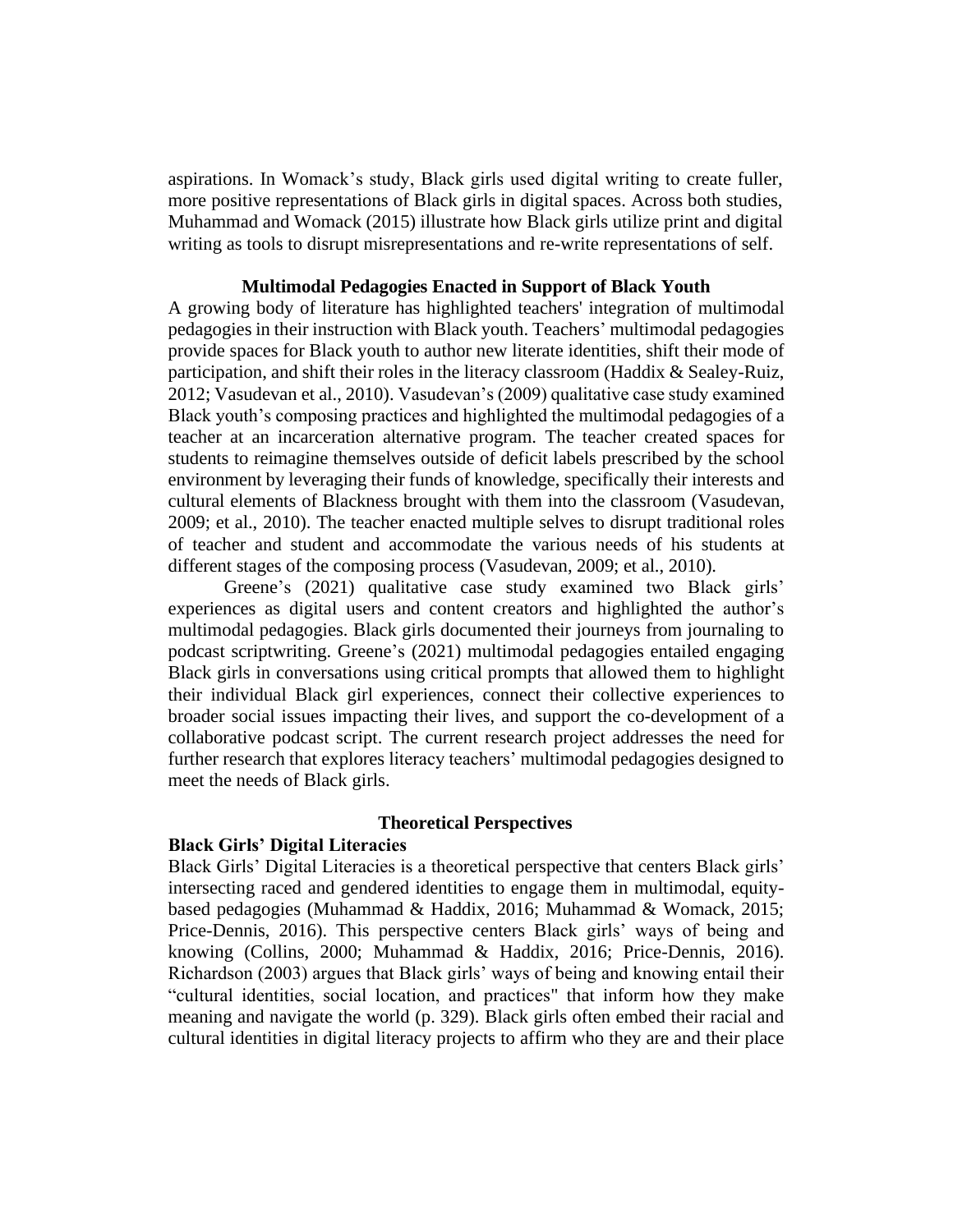in the world (Greene, 2021). Digital literacies are "emancipatory allowing Black girls the freedom, creative control, autonomy, and agency to negotiate their identities and speak out on misrepresentations of who they are" by authoring their lives (Price-Dennis et al., 2017, p. 4). This framing informs my understanding of how a Black girl's lived experiences, identities, and ways of being and knowing were embedded in the digital story development process and illustrated how she navigated the world and her place in it (Price-Dennis, 2016).

## **Multimodal Literacy Pedagogy**

Multimodal Literacy Pedagogy is a theoretical perspective that incorporates identity-centered multimodal literacy practices in 21<sup>st</sup> Century teaching and learning (Miller et al., 2012; Vasudevan et al., 2010). This perspective highlights schools and teacher education programs' transformative approach to delivering instruction by re-framing what counts as teaching, learning, knowing, and understanding and "centering students' literacy practices and worldviews and embedding them into the development of multimodal projects" (Miller et al., 2012, p. 117).

Multimodal Literacy Pedagogy also accounts for disrupting traditional norms by shifting the role of literacy teachers and students in the digital age. The teacher does not hold authoritative knowledge. Instead, knowledge is multimodal, co-constructed, performed and represented (Vasudevan, 2006; 2011). This framework "centers the collaboration between teacher and student with the teacher providing varying levels of mediation, facilitation, and support during various stages of the multimodal composing process based on the needs of the student at each stage" (Miller et al., 2012, p. 120). Multimodal Literacy Pedagogy informs how a Black girl's lived experiences, identities, and ways of being and knowing were instrumental in guiding a literacy teacher's support in the development of her digital story (Vasudevan et al., 2010).

#### **Course Design & Context of Study**

I taught an Adolescent Literacies and Multimodalities course, a 15-week course offered in a graduate teacher education and preparation certification program at a research university in the Northeast region of the United States. Broadly, the course examined the relationship of literacy, equity, and youths' creative practices to support teachers in creating inclusive secondary literacy classrooms. This course was selected for this study because it introduced literacy teachers to youths' creative digital practices. In the first half of the semester (weeks one to six), the course grounded literacy teachers in theory and practice on youths' creative digital practices. The second half of the semester (weeks seven to 14) allowed literacy teachers to apply acquired skills in a practicum working with youth creating digital stories.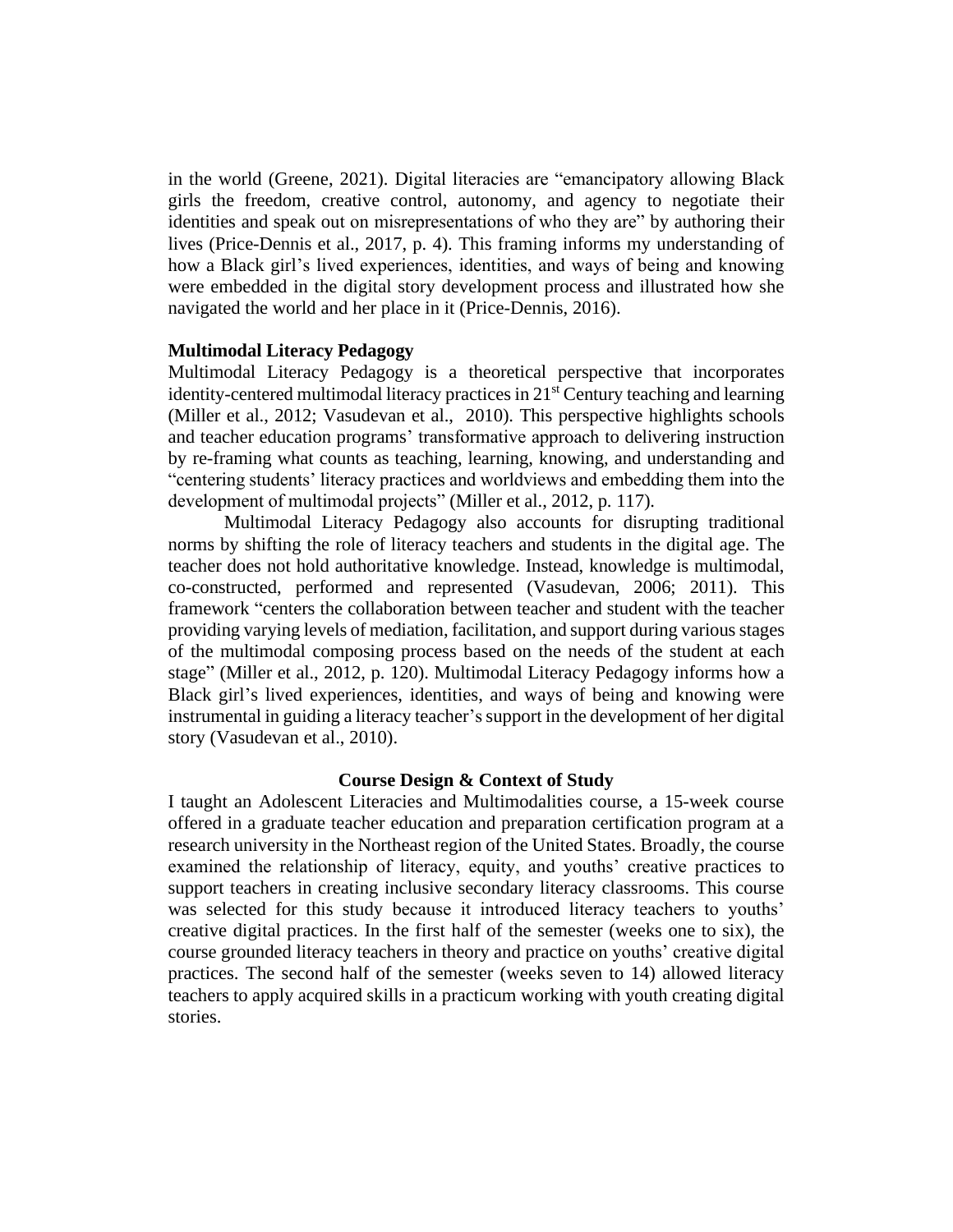## **Context of Study**

This project was situated across two focal sites: (1) an on-campus Technology Media Center (TMC) (pseudonym) (2) Wade Institute (pseudonym), a residential education and job training program. The main site in this study was a technology media center (TMC) located at the university library. The TMC provided the teacher participant enrolled in the graduate course and the youth participant enrolled in the Digital Think Tank, two introductory sessions on Windows movie maker, the software used to create the digital story. Teacher participants learned with and from youth participants' digital story development in the Digital Think Tank Program (DTTP) at the TMC. The DTTP was an academic partnership between the university and Wade Institute that focused on incorporating digital literacies in an out-of-school context. Wade Institute was an alternative residential academic and job center geared towards youth between the ages of 15 and 24 who were displaced from traditional academic learning environments. The goal of the partnership between DTTP and the teacher education program was to increase collaborative efforts in literacy teaching and learning. Although TMC is a university-affiliated center, this study was framed as an out-of-school space because sessions occurred during after-school hours, youth participated on a voluntary basis and had full creative control in developing their digital stories.

Each course session was held at the TMC throughout the second half of the semester (weeks seven to 14). Week seven was when the youth and teachers participated in a meet and greet at Wade Institute. The goal was to create an opportunity for the teachers and youth to get to know each other. During week eight, the youth brought print and digital artifacts to share and discuss with their assigned teacher. The teachers worked closely with their assigned youth participant for two hours each week for eight weeks to support their digital story development. In week eight, teacher and youth brainstormed and drafted ideas for each artifact. In weeks nine to 13, the teachers worked with and learned from youths' digital story development. Week 13 entailed making final edits to the digital stories. In week 14, the youth published their digital stories on the course's YouTube Channel and presented them to the Wade Institute community.

#### **Recruitment Criteria**

Six White literacy teachers enrolled in the course: three worked as part-time substitute teachers and three worked as full-time teachers in schools in the local area. Of the six teachers enrolled in the course, one literacy teacher was selected to participate in this study. The teacher selection was based on the following criteria: (1) worked as a full-time literacy teacher (2) worked with a youth participant that identified as a Black girl (3) provided detailed accounts of their experiences working with a Black girl in their reflections (4) provided detailed plans of next steps in working with a Black girl in their planning sheets (5) worked with a Black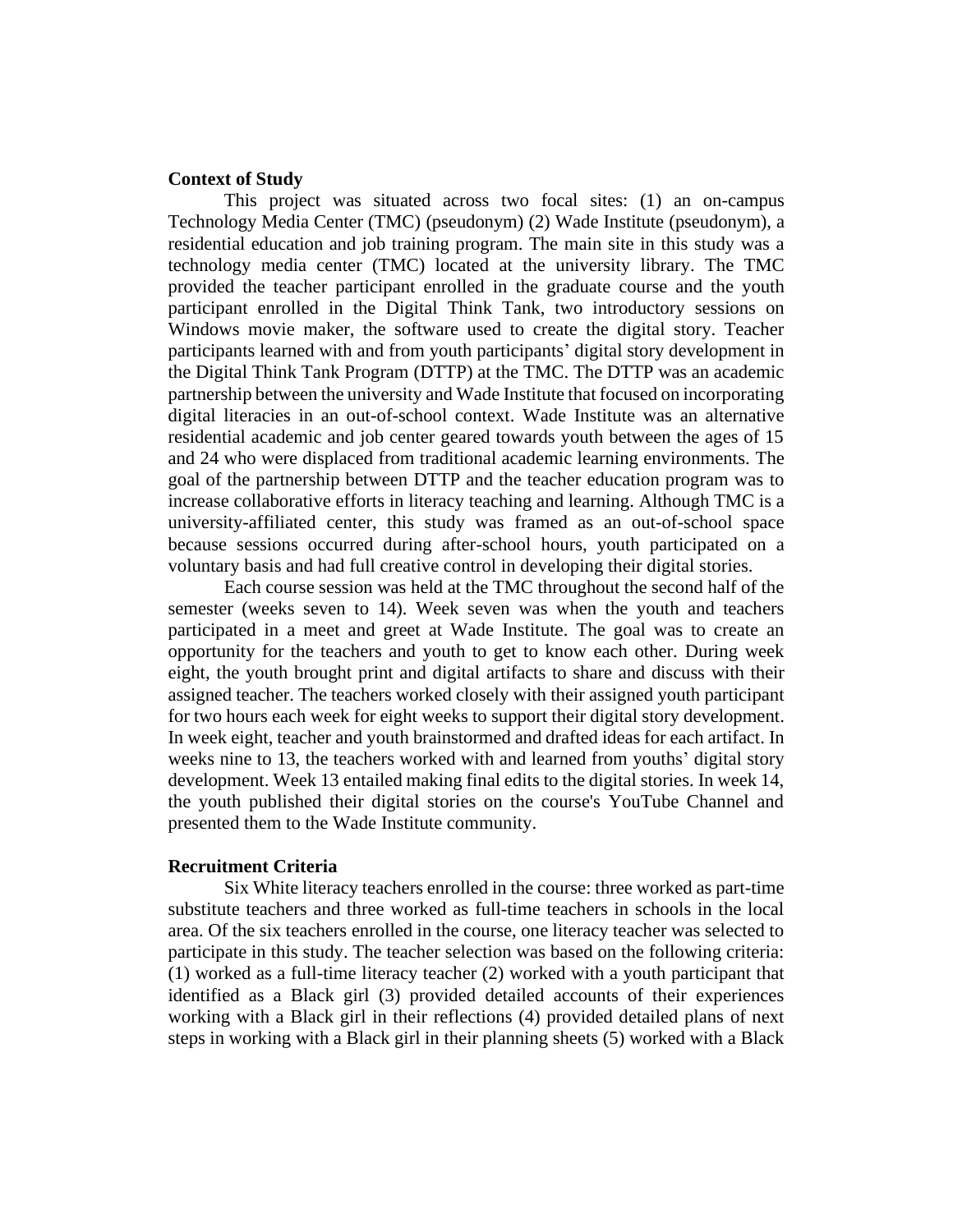girl that attended regularly and participated in each digital storytelling session. Only one literacy teacher met the above criteria. Three of the literacy teachers did not meet the criteria because they did not work directly with youth that identified as a Black girl while another literacy teacher was not working as a full-time literacy teacher.

The youth participant received academic incentives from the Wade Institute academic manager in the form of monetary vouchers for their participation in the program. The teacher and youth participant had the freedom to terminate their participation in the study at any point. In order to ensure that the grade of the teacher participant was not impacted by either their involvement or refusal of involvement, I had two colleagues grade all work assigned and submitted by the teacher participant based on course rubrics.

#### *Study Participants: Kim & Jada*

Kim (pseudonym) was a first-year secondary teacher enrolled in my Adolescent Literacies and Multimodalities course. Kim's local school district had received an innovation grant to incorporate technology and literacy across content areas. Kim was selected to manage the grant, so she wanted to learn to incorporate digital literacies into the curricula. Jada (pseudonym) was a 16-year old Black female student enrolled at Wade Institute for the past two years. She was born and raised in the Bronx, New York. She enrolled at Wade Institute after several challenging educational experiences at her high school. Jada was disengaged in academics at her high school. She felt her classes were not connected to her interests as a writer, illustrator, and Tik Tok content creator. She was eager to participate in the Digital Think Tank Project (DTTP) since she enjoyed using digital platforms to create content. Jada chronicled her coming of age experiences in her digital story.

#### **Description of Data Sources**

Data were collected over the course of two months during the Spring 2021 semester (April - May 2021). The data pool is derived from a range of sources, including researcher field observations, teacher participant reflections, teacher participant planning sheets, and researcher feedback on teacher participant reflections and planning sheets.

## **Researcher Field Observations**

I conducted field observations that entailed developing fieldnotes over the course of the study (DeWalt & DeWalt, 2002). My fieldnotes entailed two types of notes, including descriptive notes and reflective notes. I took fieldnotes that included my observations (descriptive notes) and my reactions or interpretations to those observations (reflective notes). My notetaking process entailed both describing and reflecting on the physical setting, activities that were occurring, and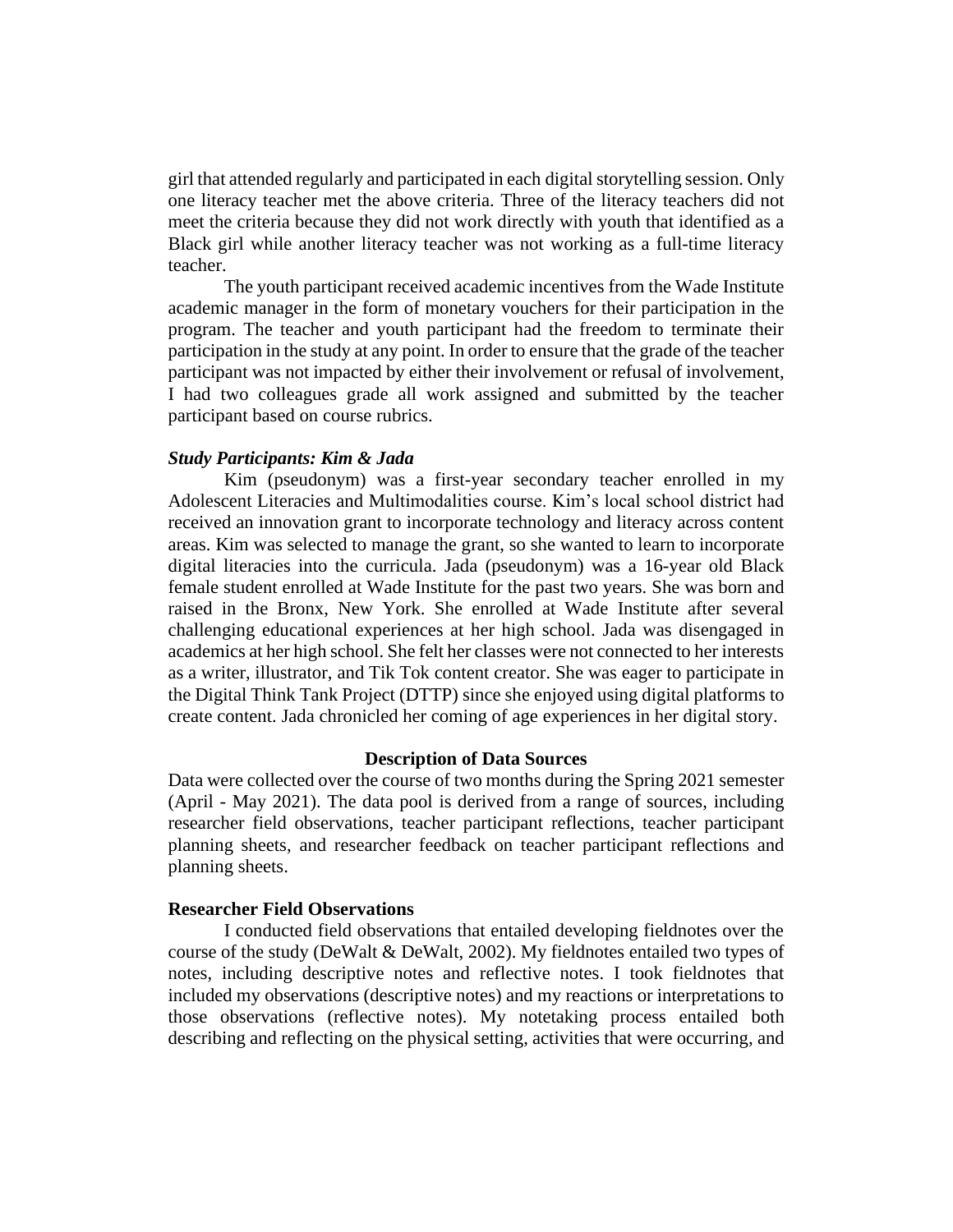verbal communications between Jada and Kim, as well as their body language (Creswell, 2007). Verbal communications between Jada and Kim were audiorecorded. Field observations were conducted two hours per week for a total of 16 hours over the course of the study.

#### **Teacher Participant's Planning Sheets**

The planning sheets documented Kim's next steps for upcoming sessions with Jada. I developed a planning sheet that focused on key elements of the digital story development process, including brainstorming/conceptualizing, writing, revising/editing, and publishing. The planning sheets also focused on Kim's rationale for next steps in upcoming sessions with Jada. The planning sheet was designed to guide Kim's process while providing her with the freedom and autonomy to adjust as necessary. For example, the prompts on the planning sheets focused on the following: How will you approach the next session? What adjustments might you make? Why have you chosen this approach? Kim submitted one to two-page double-spaced planning sheets per week for a total of seven planning sheets. Once Jada submitted her planning sheet for the week, I often provided feedback on Kim's planning sheet for upcoming sessions with Jada as needed. For example, my feedback focused on the following: In your conversation with Jada, how does she plan to incorporate her poetry in her digital story? How do you plan to ensure that you are providing support to Jada, yet ensuring that she has creative direction?

#### **Teacher Participant's Reflections**

Reflection is an integral component of teaching and learning (Milner, 2003). The reflection prompts documented Kim's perspective of her interactions with Jada from the previous session. This process allowed Kim to look back and reflect on each session. I developed a reflection sheet that focused on key elements of the digital story development process, including brainstorming/conceptualizing, writing, revising/editing, and publishing. The reflection focused on Kim reflecting on her previous sessions with Jada. For example, the prompts on the reflection sheets focused on the following: What went well and why? What was a challenge and why? How did you respond to the challenge in that moment? How did you build on what went well in that moment? Kim submitted one to two-page(s) doublespaced practicum reflections each week for a total of seven reflections. Once Jada submitted her reflection for the week, I often provided feedback on Kim's reflection for the previous sessions with Jada as needed. For example, my feedback focused on the following: What do you think contributed to your role shift in the digital story development process? What gave you the impression that Jada wanted space to develop her digital story?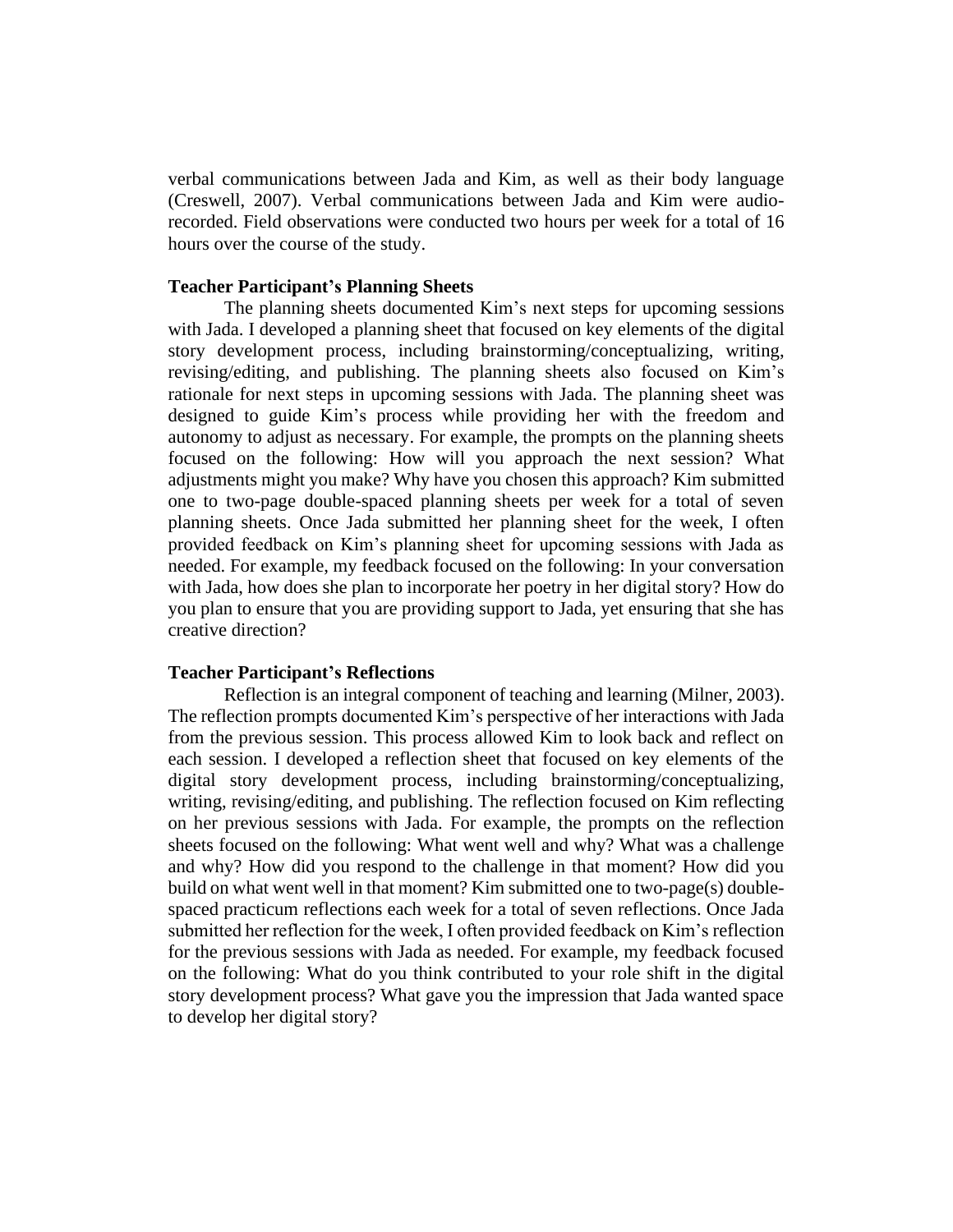## **Researcher Feedback**

I provided feedback and commentary on the teacher participant planning sheets and reflections. Although Kim was actively working in the field with Jada, it was important that I supported and guided her learning along the way while working with Jada during the digital story development process. My feedback on the participant planning sheets and reflections consisted of aspects of the working relationship that Kim needed to consider as she reflected on previous session and as she looked forward towards planning for the next session. For example, my feedback on the reflections could focus on the following: "In last week's reflection, you shared that Jada wanted to incorporate her poem "Get Free" into her digital movie; however, you reflected on slide transitions and completion of the digital story. Be certain to not focus simply on the technical aspect of Jada's digital story (ie. slide transitions, timing)." For example, my feedback on the planning sheets could focus on the following: "You mentioned, "I don't want to be more of the same" so how do you plan to navigate the digital storytelling process given your concerns of being viewed as teacherly? What steps are you taking to ensure that this space will be different than Jada's previous learning spaces? How does your positioning as a White woman shape your interactions with Jada?"

#### **My Positionality**

As an activist-driven scholar who identifies as a Black woman researcher and educator, I was situated as both an insider and outsider in this research project. My insider status entailed shared racialized, gendered, classed and geographic identities with Jada. This also consisted of my teaching and learning and lived experiences. Despite my insider status, I was an outsider generationally. My insider status included a shared commitment with Kim in cultivating spaces for Black girls. As a former middle school literacy teacher and a community literacy director, I was cognizant of power structures in classrooms and the need for spaces that allowed Black girls the freedom and autonomy to be content creators.

#### **Critical Discourse Analysis**

Critical Discourse Analysis (CDA) was the method used to interpret data (Fairclough, 1989; Rogers, 2003). CDA focuses on the relationship between the textual and the social world and the linkage between talk and written word (Fairclough, 1989). Discourse is not considered neutral because it is rooted in our identities and relationships. Discourse represents one's positionality, values, and beliefs, rooted in patterns of power and privilege (Chouliaraki & Fairclough, 1999; Fairclough, 1989; Luke, 2000; Rogers, 2003). Discourse are ways of representing and describe how knowledge is represented and from what perspective (Fairclough, 1989). In the current study, instances of discourse included communications between Jada and Kim, as well as their body language. I drew upon CDA because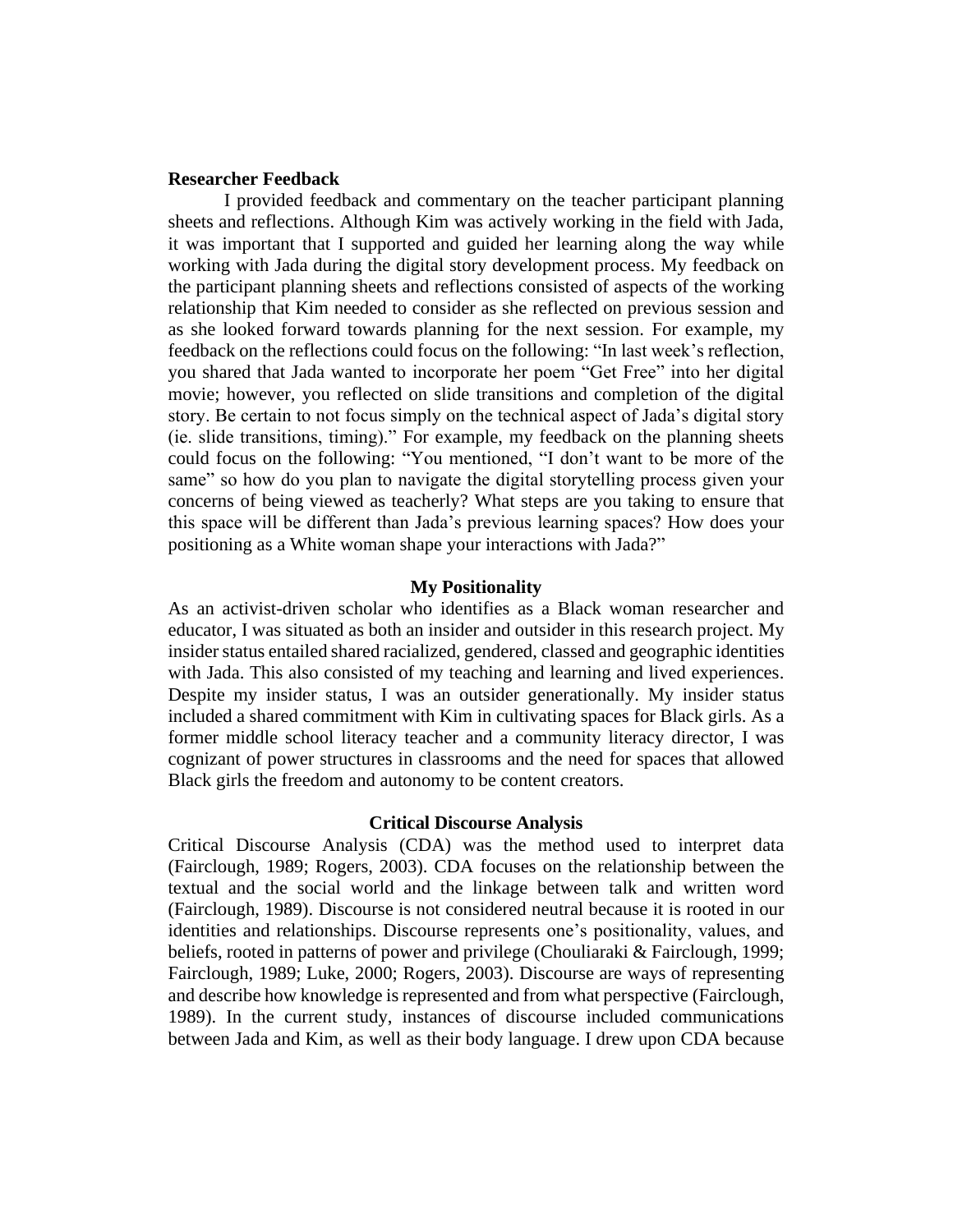it accounted for the socio-political influences embedded in Kim and Jada's discourse (Rogers, 2003).

#### **Analysis Process**

I developed a codebook to standardize the analysis process. The current study was documented through researcher field observations, teacher participant planning sheets, teacher participant reflections, and researcher feedback. The first level of analysis allowed me to take a broad look at the data, which entailed multiple data set reviews. I also conducted rough transcriptions and re-transcriptions of audio recordings. The second level of analysis entailed coding data for instances of discourse. I cross-compared the emerged codes with both theoretical frameworks: Black Girls' Digital Literacies and Multimodal Literacy Pedagogy. I then collapsed and refined the codes. I looked across the fieldnotes, planning sheets, reflections, and researcher feedback to determine how each spoke to one another. This also entailed pairing each reflection, planning sheet, and researcher feedback within the same week to examine prior interactions (reflections), steps moving forward (planning sheets), and wonderings and suggestions (researcher feedback). By doing so, I accounted for instances of alignment and conflict across the data and compared them to the body of literature, theoretical frameworks, and other data sets. The following codes emerged from this process, identity, stories, writing, conversations, teacher practice. Then, I collapsed the codes in relation to the research question that guided the study. The final codes that emerged from this process included, identity, writing, and teacher practice. Data were transcribed manually. The study was IRB approved.

#### **Study Limitations**

There were several limitations in this study. This study was conducted over an eight-week period. This study highlights Kim's perspective on her interactions with Jada; however, limits a first-person account of Jada's perspectives and interactions. This study was conducted using a case study model, so limited participant representation made generalizability challenging. Further, my role as the teacher participant's professor, as well as the practicum supervisor was a limitation in this study. Despite this, Kim's case prompts the need for broader dialogue on multimodal pedagogies designed to support Black girls in developing digital stories. Given this, I hope that future studies will employ a multiple case model around this research area.

## **Multimodal Pedagogies Through a Black Girl's Home, Community, & Schooling Identities**

In the first practicum session, Jada was eager to develop her digital story; however, she had three topics in mind and was uncertain on which topic to choose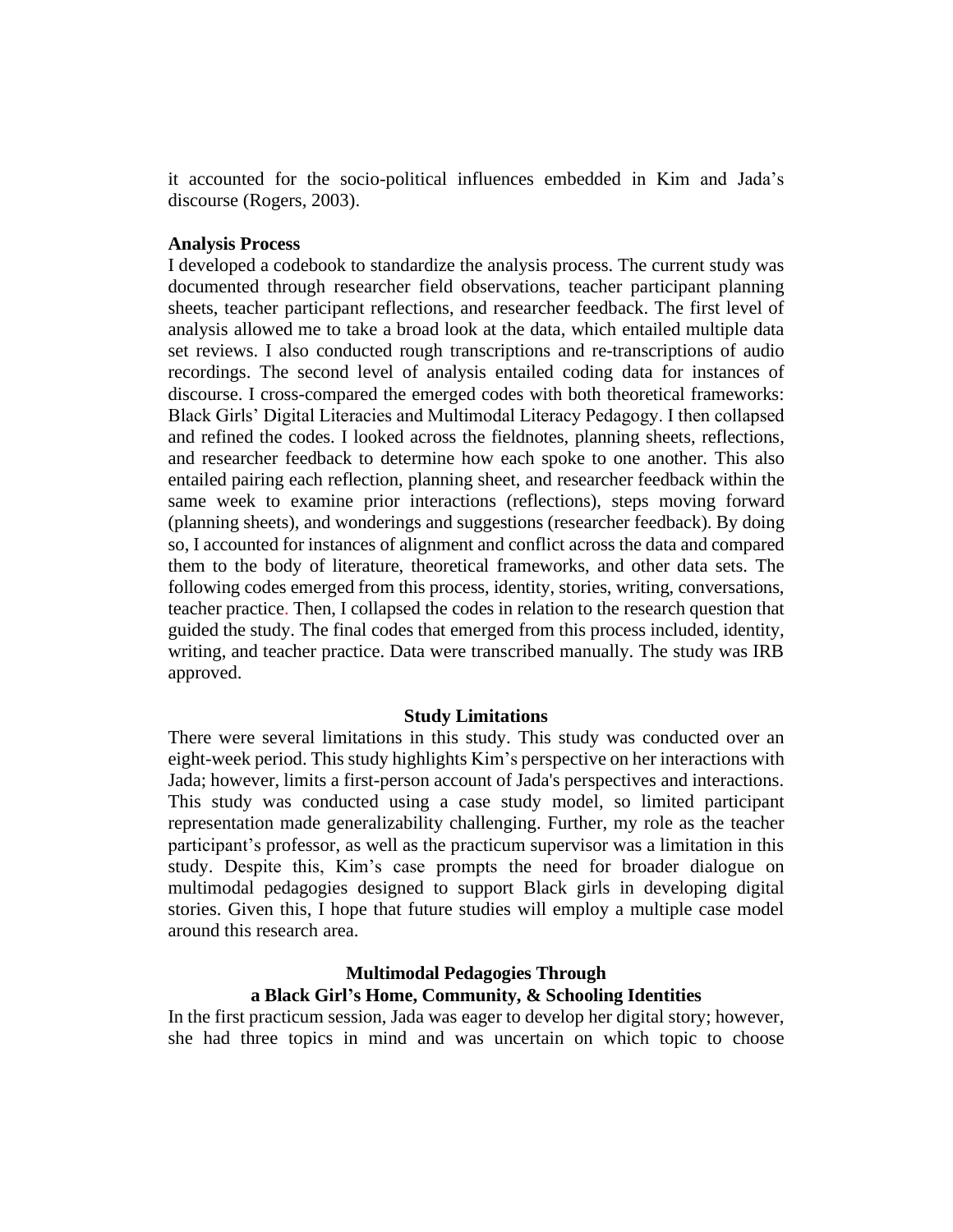(Researcher Fieldnotes, March 7, 2021). Kim and Jada spent the first session getting to know each other and building a rapport.

The more we talked about ideas for the movie, the more I was able to ask questions to better understand where she comes from. For example, I asked her whether she had siblings. She said she had a little brother. So, I asked how old he was? Are you close with him? This conversation led to Jada showing me pictures of her brother. It served as a transition into talking about her grandmother. I began to understand more about her family and her life back home in NYC. She came from a large family, was adopted, and moved around a lot growing up. She mentioned that the constant travel led to feelings of isolation. She wanted to capture this in her digital movie (Teacher Participant Reflection, March 14, 2021).

Kim's reflection illustrates the importance of posing questions that center Jada's home and community identities and experiences. Jada shared intimate details about being adopted as a child and the difficulties a transient lifestyle posed on building and sustaining lasting friendships. Kim wanted to know more about Jada and cleared space for her to share her story (Richardson, 2003). Jada wanted her digital movie to capture the constant sense of traveling and feelings of isolation that she often felt. Black girls often do not feel seen in school spaces because their identities and lived experiences are not incorporated in literacy instruction (Price-Dennis et al., 2007). Interestingly, Jada seemed surprised that Kim appeared interested in learning more about her life (Fieldnotes, March , 2021). Jada's reaction is indicative of how school spaces historically do not tailor instruction to the needs of Black girls (Greene, 2021; Price-Dennis et al., 2017).

Kim's questions led Jada to reflect on her previous school identity and experiences. Jada shared her negative experiences in prior schools.

One of the things that stood out in our previous conversation was her negative school experience. She was kicked out of school and sent to various schools for being disengaged in class. Jada was often described as 'difficult,' 'looking for attention,' and 'acting out.' Teachers caused her to have negative school experiences and I don't want her impression of me to be more of the same. She never had an opportunity in her previous schools to engage in a project like this. Jada felt the digital story would provide a space to vent and tell her true story. I want us to spend our next session focusing on how Jada may account for both the 'physical places' and the 'emotional places' in her journey (Teacher Participant Planning Sheet, April 2, 2021).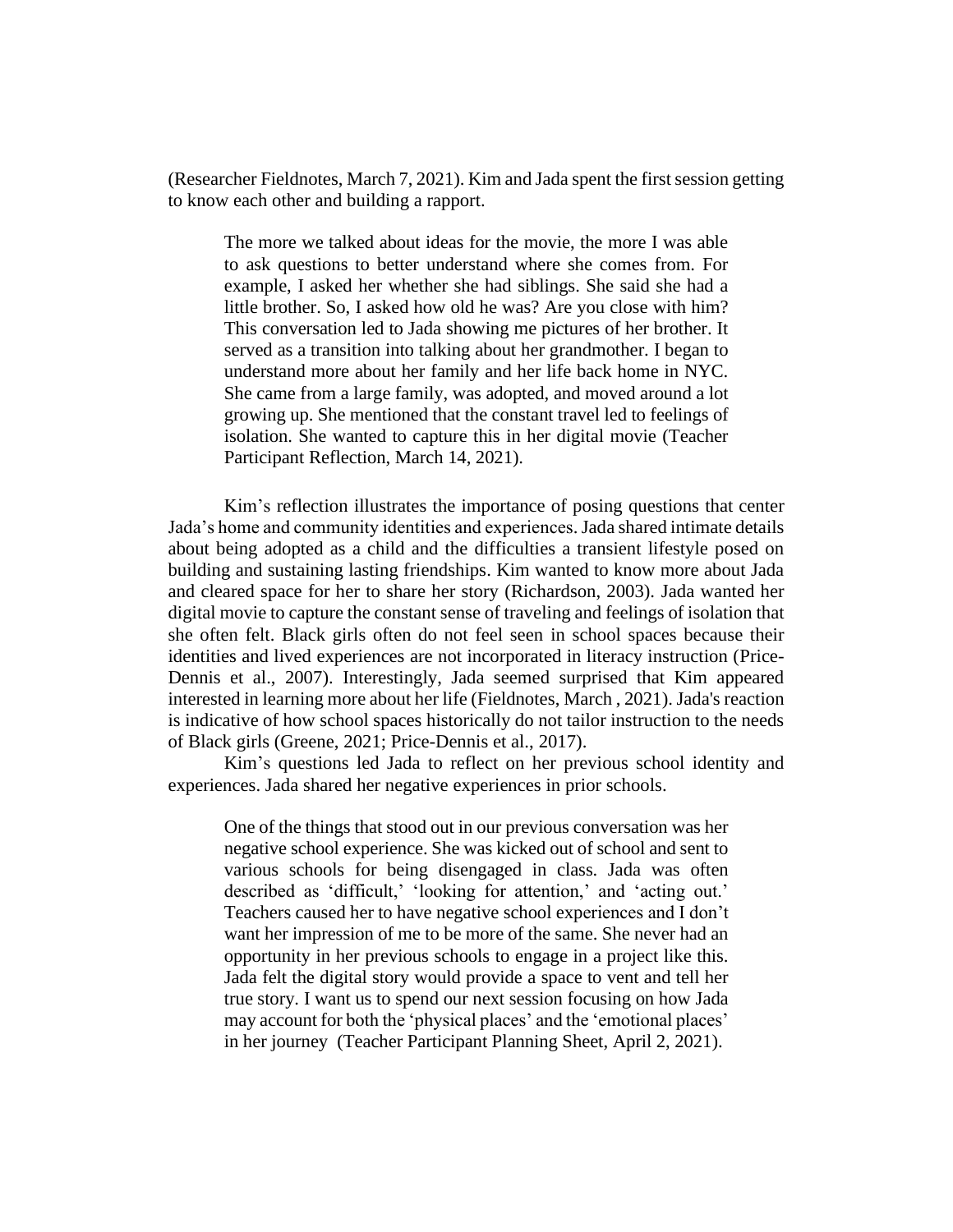In her conversations with Kim, Jada detailed her negative school experiences. Jada was expelled from school several times and instances of being disengaged resulted in teachers and administrators labeling her a "problem child" (Planning Sheet, April 2, 2021). Her teachers never inquired about experiences impacting her personal or school life to determine what could attribute to her being 'disengaged' (Researcher Fieldnotes, March 24, 2021). Unlike their White female counterparts, Black girls' disengagement in the classroom often results in harsh disciplinary policies that impact their well-being and have a negative impact on their school trajectory (Crenshaw, 2015; Morris, 2016; National Women's Law Center, 2014; Sperling, 2020). To this point, teachers' deficit framing of Jada led to her being pushed out of schools and attending Wade Institute to complete high school credits.

Jada prioritizes her life experiences and school histories, prompting Kim to focus on how she may be perceived in her 'teacherly role.' I responded, "You mentioned your concern with being more of the same in relation to Jada's interactions with teachers and her overall school experiences. How do you plan to navigate the digital storytelling process given these concerns? What steps are you taking to ensure that this space will be different than her experiences in previous learning spaces? (Researcher Feedback on Planning Sheet, April 2, 2021). It prompts Kim to understand her social positioning in relation to Jada's former teachers and how schooling structures and teacher practices work in tandem to silence, misunderstand, and pathologize the Black girls' experiences. Kim seems aware of her social positioning in relation to Jada's former teachers; however, my feedback encouraged her to take steps to push back against school norms and teacher practices that silenced and pathologized Jada's experiences. In her interactions with Jada, Kim seems to be intentional in creating a learning space that is accommodating to Jada's needs at different points in the project (Researcher Fieldnotes, April 15, 2021).

## **Multimodal Pedagogies Through a Black Girl's Organization of Content & Communication of Ideas**

In session three, Kim gauges Jada's content organization and communication of ideas.

Jada had a wide range of ideas during the brainstorming stage, but when I began to ask her how she planned to incorporate all of it into a final piece, she wasn't certain. With so many ideas, Jada seemed open to my support in organizing content and sketching out which tools would best communicate her ideas. I suggested that Jada use storyboarding to do so. Jada mentioned she wanted to "draw them in" to her triumphs and challenges. I suggested she layer her media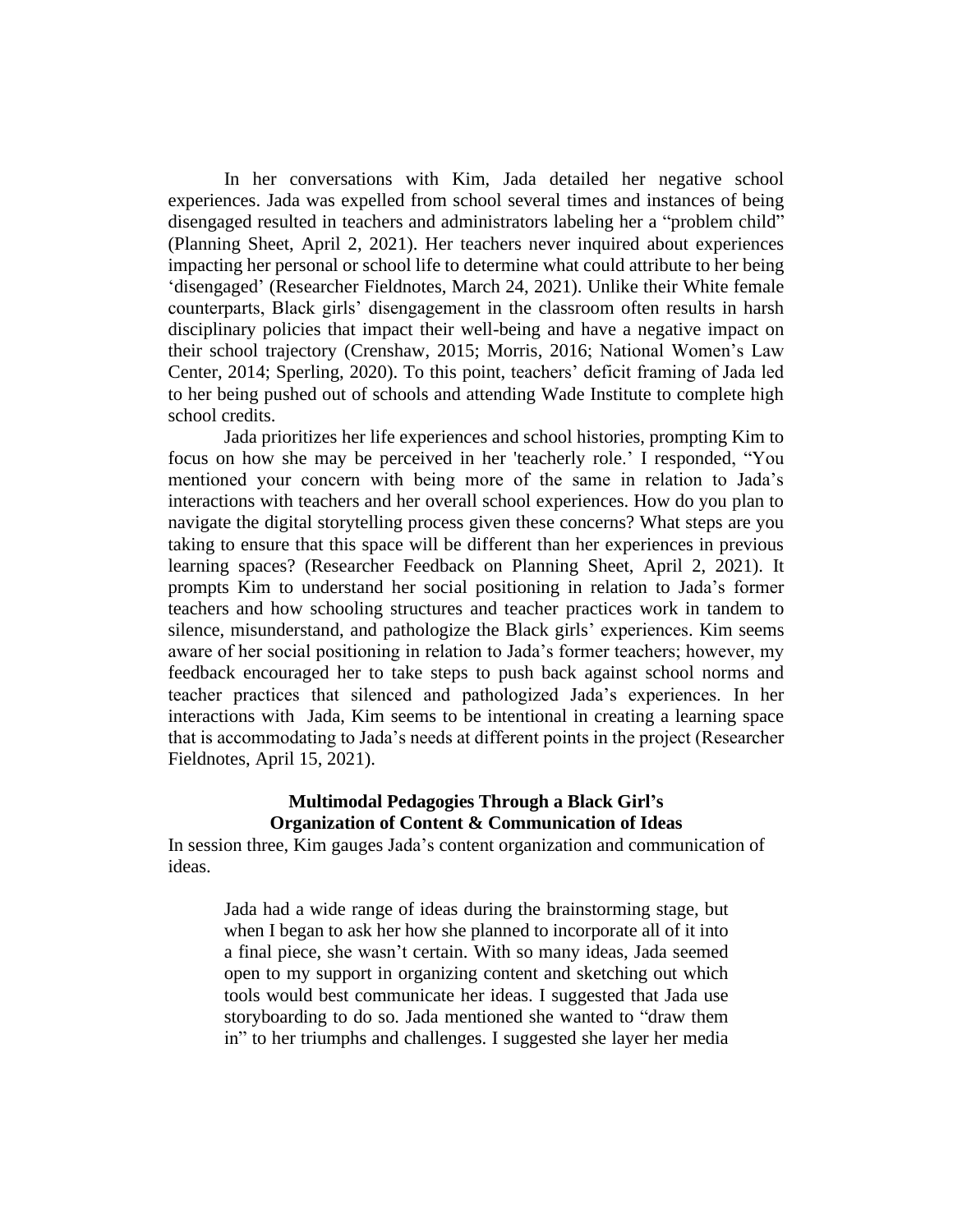content in ways that didn't cause them to compete for the viewers' attention, but together created a vivid picture for her audience. Jada mentioned that she would have her content organized and her modalities selected and layered for our next session (Teacher Participant Reflection, April 9, 2021).

Kim probes Jada's plan to organize content and incorporate ideas into her digital story. Jada was uncertain about how she planned to incorporate her ideas into a cohesive digital story. Kim suggests Jada organize her ideas into manageable parts by using digital story strategies including storyboard sketch sheets and slide layouts. Kim's approach focuses on supporting Jada in organizing her ideas into manageable parts and determining ways to layer her content to draw her audience into her experiences (Researcher Fieldnotes, April 1, 2021). This includes Jada layering her digital story by incorporating multiple modalities for each frame (Miller et al., 2012). Jada's focus on drawing her audience into her digital story illustrates how it is important for the audience to understand her personal journey. To this point, deficit labels have defined who and what she is and drawing her audience into her story disrupts these misrepresentations (Researcher Fieldnotes, April 16, 2021). Digital tools provide Black girls with the opportunity to assume agency while authoring their lives on their terms.

Kim encourages Jada to layer multimodalities, including narration, visual, and music in ways that paint a rich picture to the audience.

Jada came back this week with a revised organization of her content. Jada showed me charts that laid out what images she would use to represent each milestone she detailed in her journey. After our conversation last week, she seemed to have a clearer sense of representing her ideas by layering audio and visuals. For example, Jada plans to narrate a spoken word poem she wrote entitled "Get Free" while visual images of her schooling experiences are displayed. Next week, I want to encourage Jada to focus on slide transitions and other edits to make her movie seamless (Teacher Participant Planning Sheet, April 16, 2021).

In my feedback to Kim, I mentioned "You shared that Jada wanted to incorporate her poem "Get Free" into her digital movie; however, you seem to be prepared to focus on slide transitions and completion of the digital story. Be certain to not focus simply on the technical aspect of Jada's digital story. There is so much "Get Free" may offer Jada emotionally that you want to give attention to" (Researcher Feedback on Teacher Planning Sheet, April 16, 2021). Kim planned to focus the next session technical aspects of the digital story. Given what I knew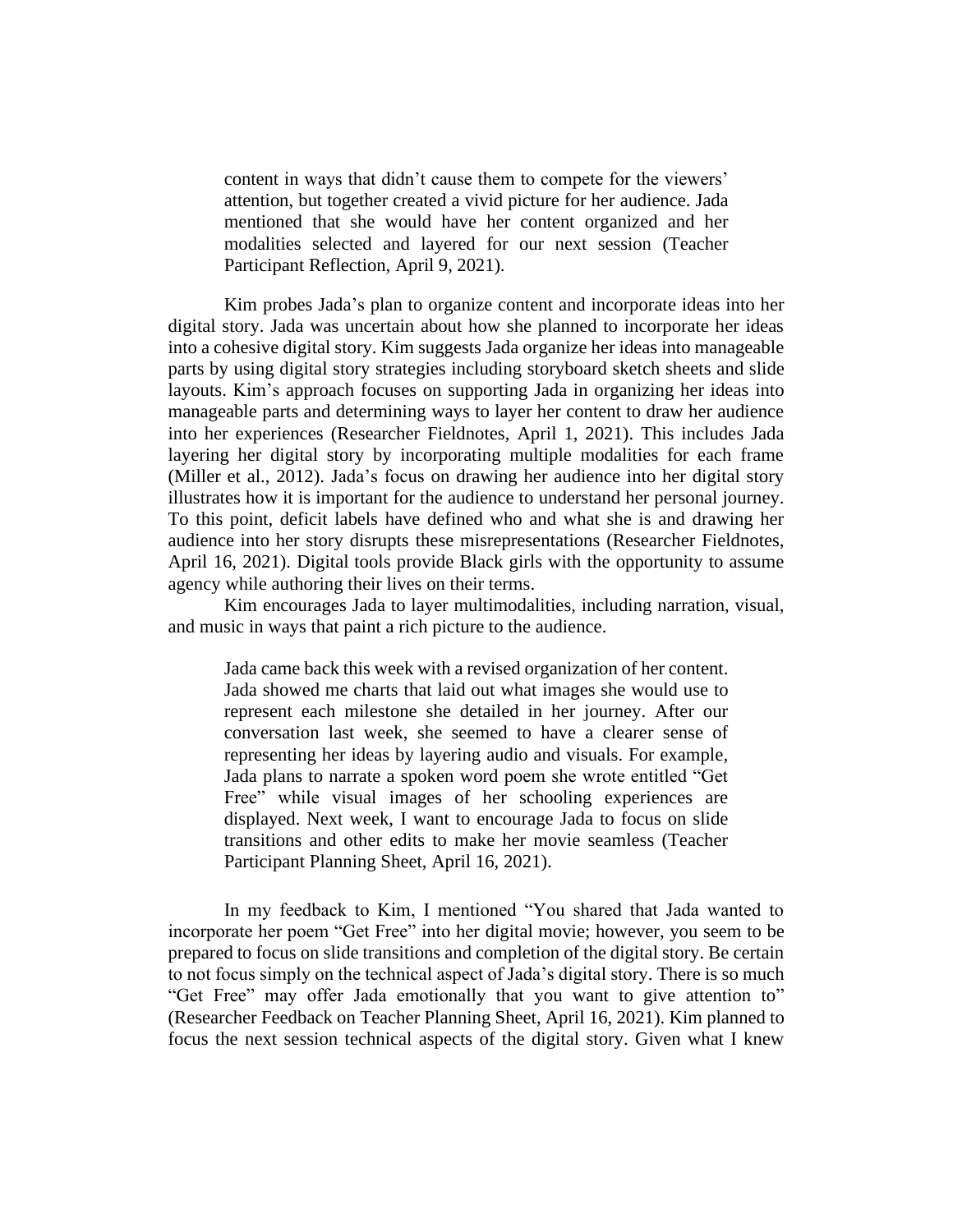about Jada's school histories and lived experiences and the title of the poem, for the next session, I wanted to encourage Kim to place emphasis on the contents of the poem and not solely on the technical aspect of the digital story.

Kim began the next session inquiring about Jada's poem (Researcher Fieldnotes, April 20, 2021). Jada recited her poem "Get Free" that illustrated a raw, honest, and personal account of how her experiences made her feel. For example, Jada wrote and narrated her spoken word poem, "Get Free" that could be heard in the background while images of a Black girl crouched down in the corner of a dimly lit classroom, behind prison bars, and confined to a straitjacket represented her own negative school experiences (Researcher Fieldnotes, April 20, 2021). Kim asked Jada, "What were your thoughts and feelings at the time that you wrote "Get Free?" (Researcher Fieldnotes, April 20, 2021). Jada mentioned that she feels unseen and unheard and school felt like prison. Jada then mentioned that she wanted to draw parallels between school and prison since both confine and constrain the accused.

#### **Get Free by Ms. Jada (Excerpt)**

I'm a prisoner Bound to the expectations of others. Misrepresentations. Forced to please with fake smiles. school chains confine me. *What are my future academic goals?!* To 'graduate' from bondage. To get free.

By narrating "Get Free" and layering the poem with images of confinement, Jada expresses being a prisoner of other people's expectations of her and misrepresentations of who she is. Through a play on words, Jada further details that her future goals were to 'graduate' from the chains that bound her. She depicts how school chains confined, silenced, isolated, and traumatized her.

#### **Multimodal Pedagogies Through a Black Girl's Varied Work Styles**

Jada's varied work styles shaped the type of support and the level of support Kim provided. Kim often adjusted her level of support based on Jada's varied work styles. This included serving in both an autonomous and collaborative role at different stages of the process depending on Jada's working style and comfort level.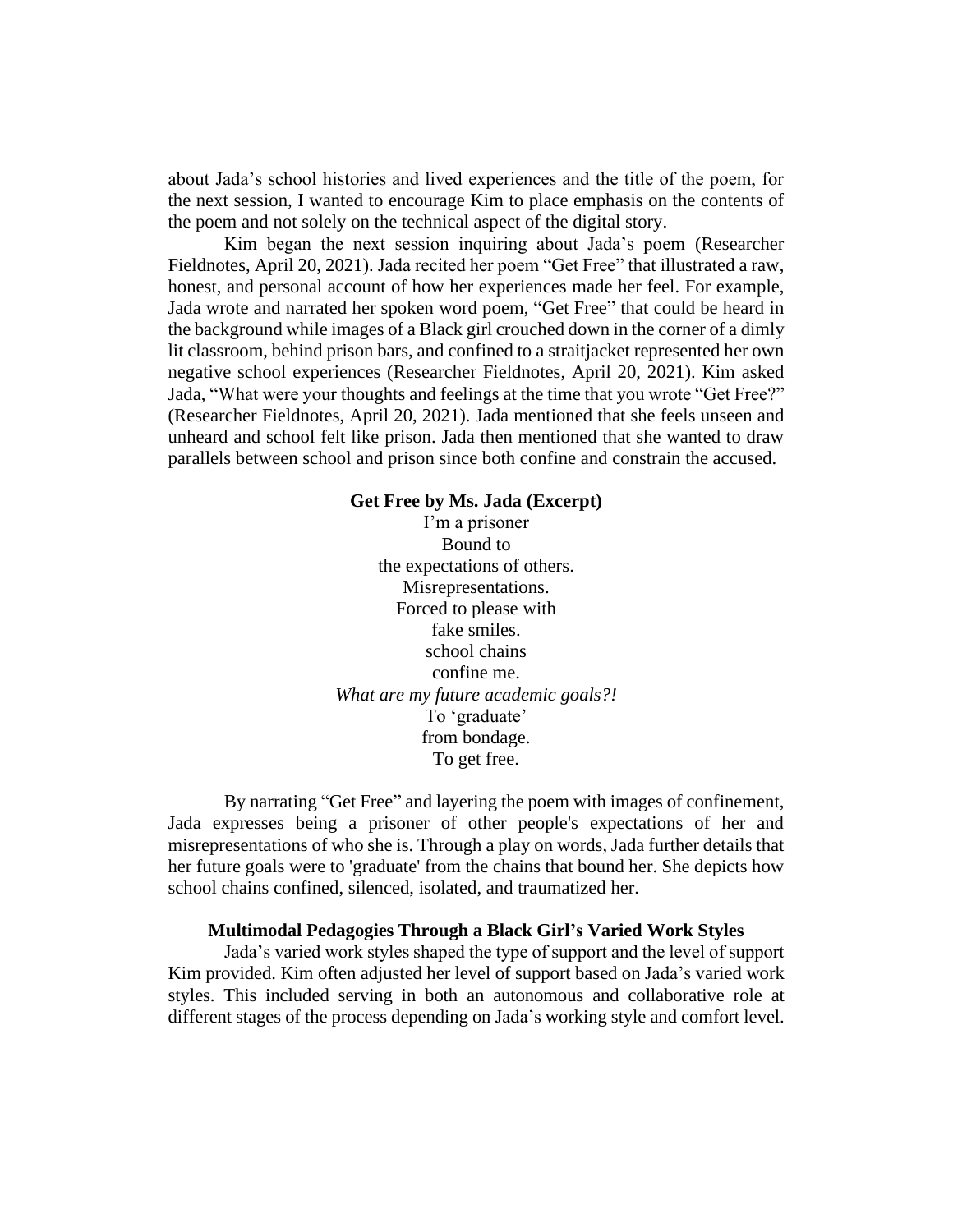## **Multimodal Pedagogies Through a Collaborative Support Role**

Kim's reflection entry highlighted her efforts to disrupt the traditional teacher-student model by engaging in a collaborative facilitation approach in the digital story process (Miller et al., 2012).

As we talked, I began jotting down short, bulleted notes. I realized she began to watch me write as we talked and told me to add something extra to one slide on the storyboard or take something out. Throughout, Jada and I worked as a team; I supported her ideas by helping her to clarify and offered suggestions to move her movie forward. By shifting the way the task is delivered, I allowed Jada to take the lead role in the class and I was able to act as the support in her creative process (Teacher Participant Reflection, April 23, 2021).

Kim's collaborative role consisted of serving as a scribe. Kim jotted down Jada's ideas and posed clarifying questions to expand and refine ideas. Kim provided support in the development stage, while ensuring that Jada maintained the lead role and assumed creative control of the digital story process (Researcher Fieldnotes, April 25, 2021). Kim provided support in the form of "suggestions" only after Jada shared her ideas and vision for the digital story. In one interaction Kim encouraged Jada to provide more details about her prior school experiences, so that she painted a full picture for your audience (Researcher Fieldnotes, April 21, 2021). This illustrates Kim's awareness of the importance of redistributing power in her working relationship with Jada.

#### **Multimodal Pedagogies Through an Autonomous Support Role**

Kim assumed a collaborative role as Jada sought more autonomy at certain points in the digital story process.

The part of the final workshops I did not expect was her tendency to want to work alone. I would not say that she refused my help rather she kept to herself and did not engage when I offered assistance. Jada came to the workshop session needing to finish writing her narration. I wanted to jump in and help her to ensure she completed it so we would have time to record, adjust it in moviemaker, and then add all of the finishing touches to her video. When I tried to help her out, she said she would be done in a few minutes and worked alone. So, I gave her some space to complete her narration (Teacher Participant Reflection, May 5, 2021).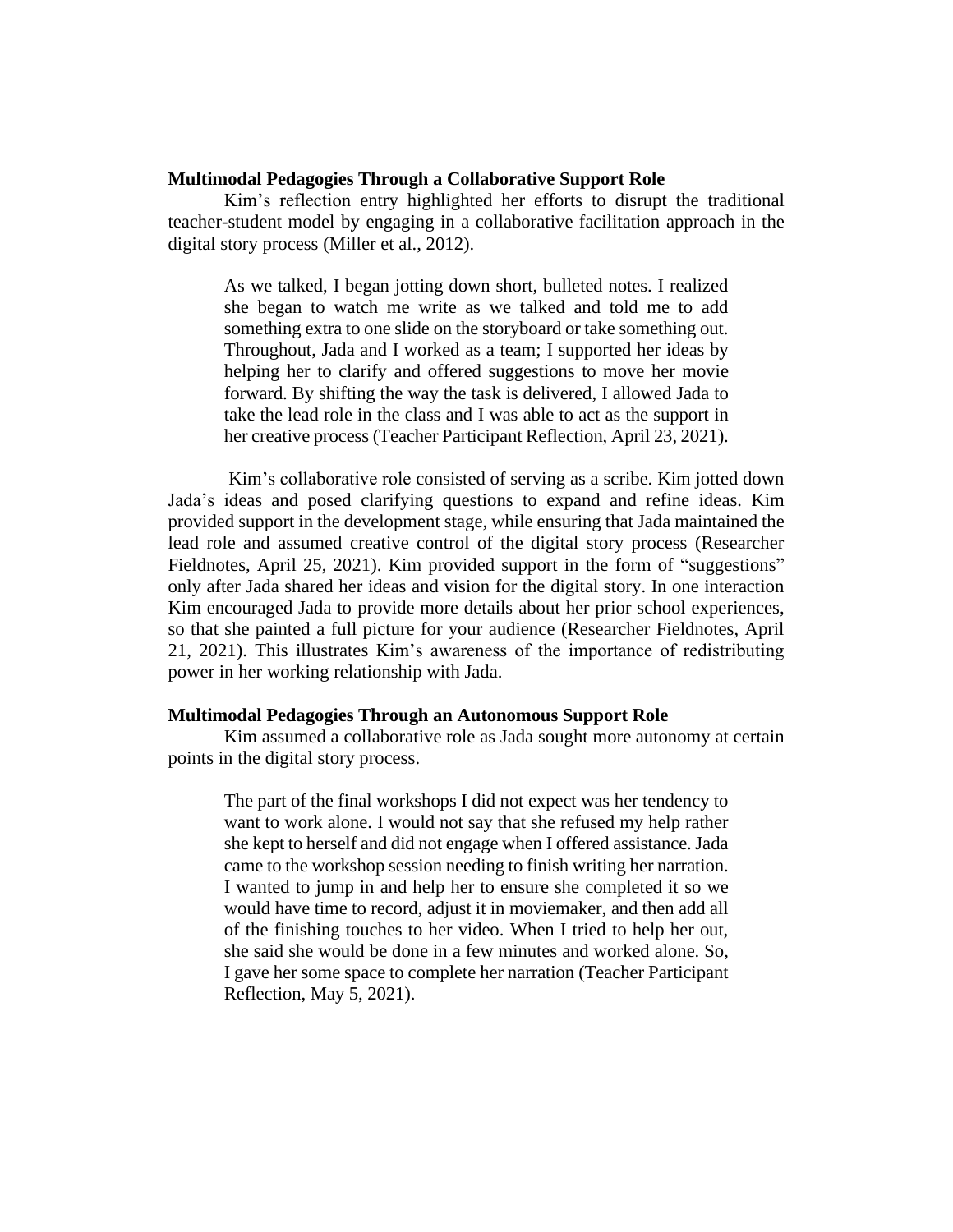Jada's desire for more of an autonomous working experience appeared unexpected to Kim since she was able to be more collaborative in previous course sessions. Kim's attempt at revisiting a more collaborative approach was met with Jada's resistance as she asserted herself. In my feedback to Kim, I asked, "How do you plan to make adjustments in the moment that are most suitable to Jada? How will you gauge what she may need?" (Researcher Feedback on Reflection, May 5, 2021). Jada tended to be open to a collaborative approach with Kim regarding technical aspects, including slide transitions and panning in and panning out of shots. I shared with Kim that "Jada appears to seek autonomy in stages of the project that require her to tap into and incorporate emotions into her digital story, including practicing the flow and cadence for the narration of both the poem and images" (Researcher Feedback on Reflection, May 5, 2021). Kim responded, "I try to be certain to listen to what she says not just about her digital story, but in general. I plan to do more asking and less assuming on what she may need at a particular time. Jada's creative content also gives me a sense of who she is and what she may need at certain points."

Although in stark contrast from previous interactions with Kim, Jada's positioning was in alignment with both the title and words in her poem, "Get Free" (Researcher Fieldnotes, May 5, 2021). This indicates how body language served as central markers in Jada asserting herself and determining Kim's role (Rogers, 2003). This consisted of Jada positioning herself in the far end of the multimedia center displaying closed body language (hunched over and her back facing Kim) with earbuds (Researcher Fieldnotes, April 25, 2021). Although Kim was mindful of her positioning, Jada's body language was liberating as she "Gets Free" and creates the type of work environment and support that suits her (Researcher Fieldnotes, May 7, 2021). Jada's "graduation" was a political act as she evolved and sought an emancipatory experience (Researcher Fieldnotes, May 7, 2021).

In her planning sheet, Kim addresses both her collaborative and autonomous role and adjusting to both roles based on Jada's work style and comfort level.

I have learned so much from working with Jada. About her lived experiences, her journey, and creating spaces that allow her to BE. Jada has determined my level of participation at different points. Moving forward I plan to come prepared to be both fully hands on and less hands on and provide the level of support based on what Jada needs at that moment. She determines my level of participation and the level of support I provide (Teacher Participant Planning Sheet, May 10, 2021).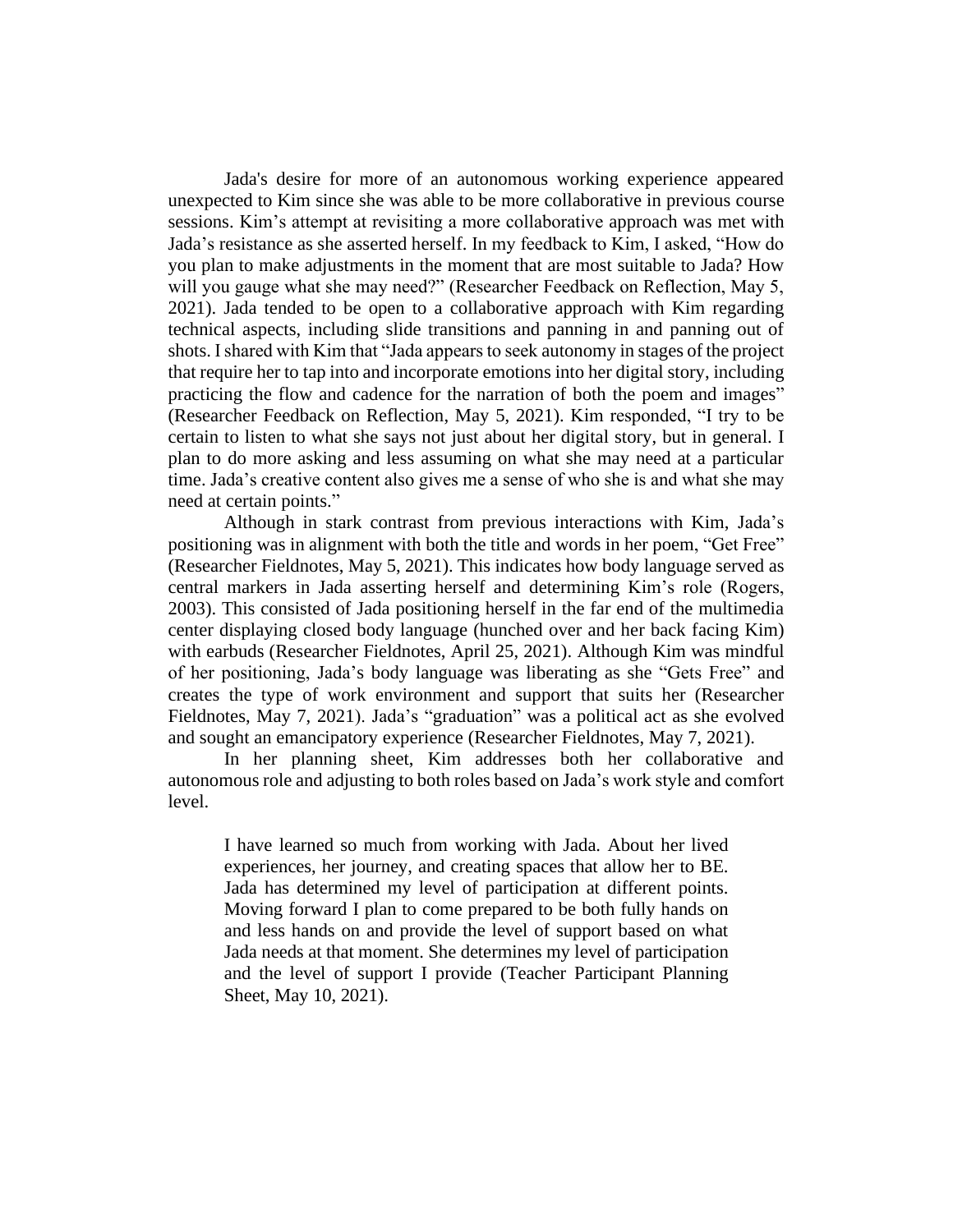Kim's planning sheet highlighted how working with Jada gave her an understanding of who Jada was and the importance of creating spaces that allow Black girls to "Be." Jada's ways of being and knowing allowed her to assert herself, center her needs, and navigate the digital story process on her terms (Price-Dennis, 2017; Richardson, 2003). Kim was self-reflective and highlighted how she would be prepared to provide the level of support Jada found to be most suitable at different stages of the digital story process.

#### **Discussion**

This study examined how a White literacy teacher (Kim) learns from and with a Black girl (Jada) through her development of a digital story. Jada positions and repositions Kim's role, which entailed (1) tapping into home, community, and school identities (2) supporting content organization and communication of ideas (3) adjusting to varied work styles. Kim built a rapport by posing questions that focused on Jada's home, community, and school identities. Jada shared her feelings of loneliness and despair while living a transient lifestyle as an adopted child. This process allowed Jada to incorporate her lived experiences into the digital story. Jada's negative schooling experiences were cautionary in nature and served as a mirror for Kim, as Kim reflected on her social positioning while working with Jada.

Kim supported Jada in organizing ideas into manageable parts through storyboarding. Kim highlighted the importance of layering content and embedding multiple representations into the digital story that captured Jada's vision to draw her audience in. Jada layered the narration of her spoken word poem, "Get Free" with digital images of a Black girl experiencing various forms of isolation and confinement. This represented how previous schooling experiences were confining and how "graduating" freed her from bondage.

Jada's varied workstyle required Kim to adjust her role. This ranged from serving in both a collaborative and autonomous role at different stages of the project. In response to Jada's needs, Kim's varied approaches highlighted the redistribution of power and shifted the teacher-student social dynamic. Jada desired more autonomy while tapping into emotional elements and desired more collaboration on technical elements of the digital story. Jada's body language and proximity to Kim served as markers of Jada centering her needs and asserting herself. In these moments, Jada's body language was liberating as it mirrored the message in her poem, "Get Free."

## **Cultivating Multimodal Pedagogies in Support of Black Girls Implications for Literacy Instruction**

Moving forward, it is imperative that educators center and honor the academic and socio-emotional experiences of Black girls who have been pushed out of traditional schools and pushed into alternative school spaces (Epstein et al., 2017). This entails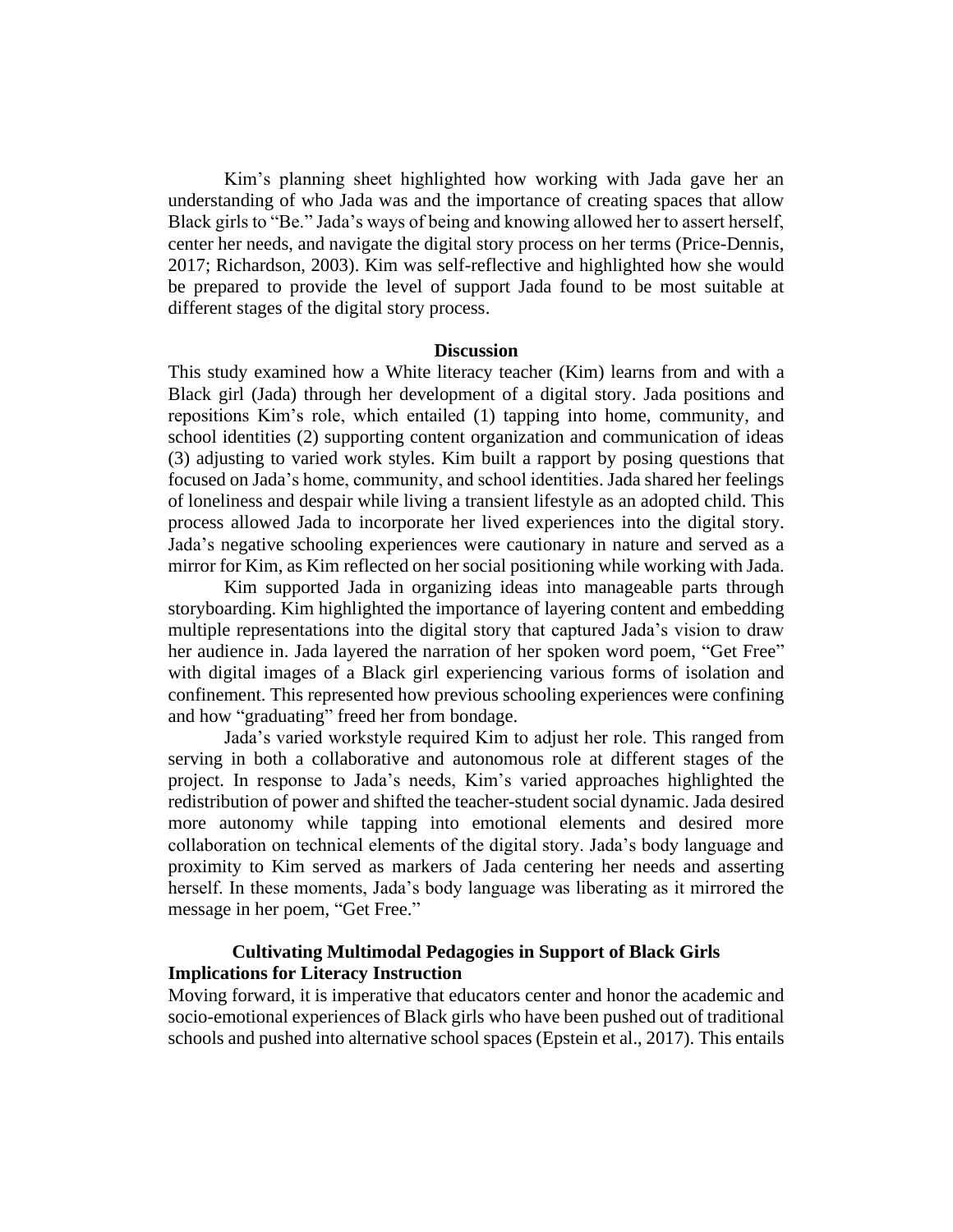understanding how Black girls' negative academic experiences shape their broader perspectives on schooling and self-perception. It is important to learn their schooling experiences and how schools have framed who they are. Cultivating multimodal pedagogies for Black girls is dire and there are steps literacy teachers can implement to support Black girls in the classroom.

Literacy teachers must build rapport with Black girls to learn more about their triumphs and challenges. This allows literacy teachers to create opportunities in multimodal pedagogies for Black girls to showcase their artistic expressions through writing, drawing, and music. Black girls' artistic expressions can be outlets for them to chronicle their experiences and navigate adversities in constructive ways. It is also important that literacy teachers engage in reflective practice accounting for how their positionalities shape their instructional role in working with Black girls. This entails gauging aspects of the instruction that have gone well or needs modifications.

Literacy teachers may provide opportunities for Black girls to communicate the level of support needed at different stages of the digital story process. Given this, literacy teachers need to model various support styles including, collaborative and autonomous role to Black girls. This also allows both the literacy teacher and Black girls to gauge the support needed over the course of the project. By modeling the collaborative and autonomous role and introducing digital story resources, Black girls assert which level of interactions and support are most suitable at various stages of the digital story process. Black girls' experiences will continue to reposition the role of literacy teachers. It is important for literacy teachers to incorporate multimodal pedagogies that allow Black girls to (re)tell their stories in ways that disrupt deficit perceptions of who they are on their terms.

## **Implications for Research**

The current study examines how a White literacy teacher learns from and with a Black girl through her development of a digital story in an alternative learning context. Black girls' digital literacies have been the area least researched in Black girlhood studies (Muhammad & Haddix, 2016). Further scholarly research is needed that examines how Black girls' digital literacies shape multimodal pedagogies in the secondary literacy context. From a methodology standpoint, a more expansive research study is needed that employs a multi-case study model. This would illustrate the nuanced and layered ways that Black girls create digitally and literacy teachers teach multimodally. Further, a more expansive research study is needed that includes a first-hand perspective of Black girls' experiences, identities, and creative influences through journaling and interviews. Lastly, a research study is needed that is conducted over three months or more. This would illustrate the ways that Black girls create digitally and literacy teachers teach multimodally over time.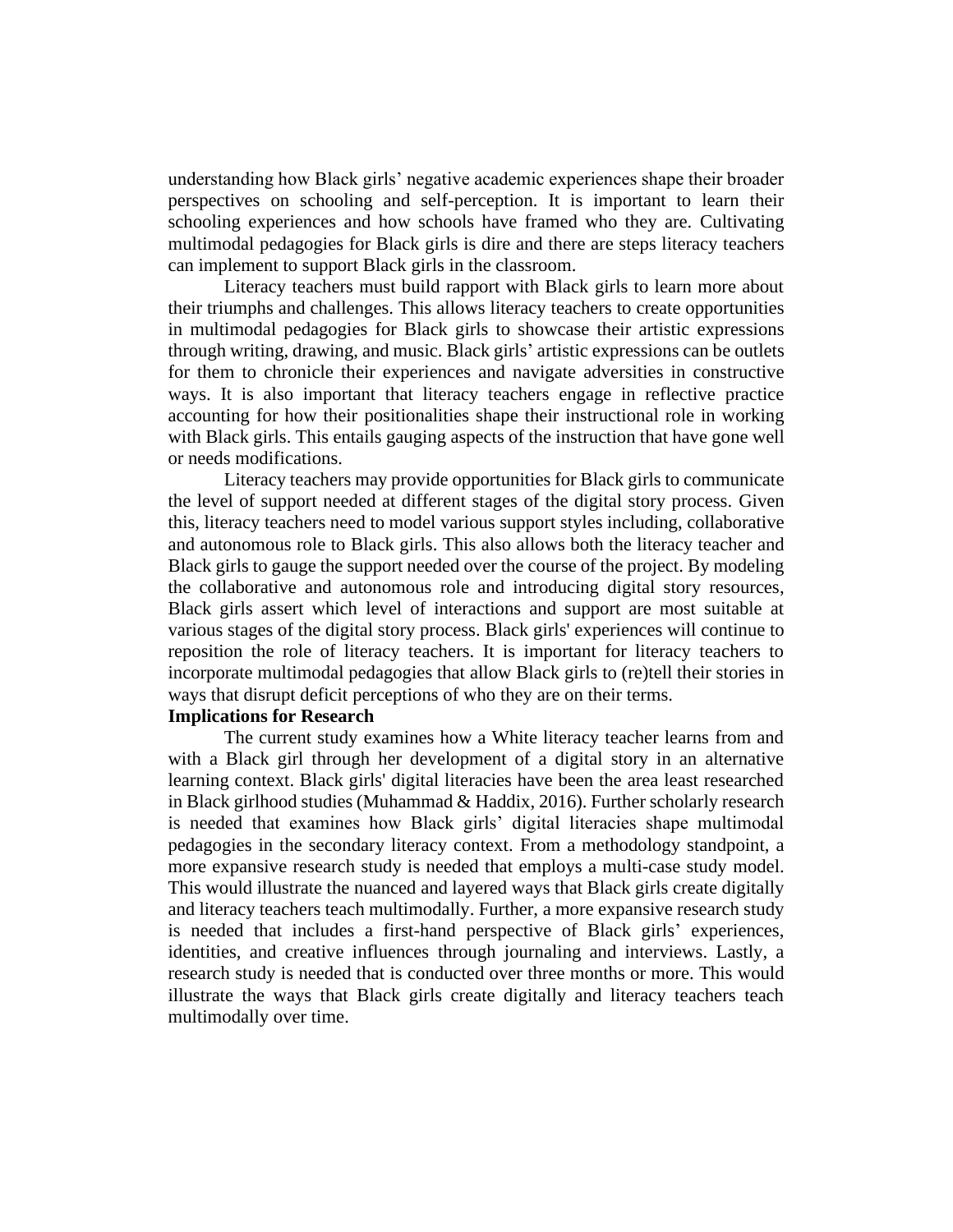## **References**

Crenshaw, K.W. (2015). Black girls matter: Pushed out, overpoliced, and underprotected. African American Policy Forum. https://44bbdc6e-01a4- 4a9a-88bc-

731c6524888e.filesusr.com/ugd/b77e03\_e92d6e80f7034f30bf843ea7068f 52d6.pdf

- Chouliaraki, L., & Fairclough, N. (1999). *Discourse in late modernity: Rethinking critical discourse analysis*. University Press.
- Collins, P. H. (2000). *Black feminist thought: Knowledge, consciousness, and the politics of empowerment* (2<sup>nd</sup> edition). Routledge.
- Creswell, J.W. (2007). *Qualitative Inquiry and research design: Choosing among five approaches* (2<sup>nd</sup> edition). Sage Publications.
- DeWalt, K. & DeWalt, B.. (2002). *Participant observation: A guide for fieldworkers*. AltaMira.
- Ellison, T. (2017). Digital participation, agency, and choice: An African-American youth's digital storytelling about Minecraft. *Journal of Adolescent & Adult Literacy, 61*(1), 25-35.
- Epstein, R., Blake, J.J., & Gonzalez, T. (2017). Girlhood interrupted: The erasure of Black girls childhood. Georgetown Law Center on Poverty and Inequality.https://www.law.georgetown.edu/poverty-inequality-center/wpcontent/uploads/sites/14/2017/08/girlhood-interrupted.pdf
- Fairclough, N. (1989). *Language and power*. Longman Publishers.
- Gibbs-Grey, T & Harrison, L. (2020). Call me worthy: Utilizing storytelling to reclaim narratives about Black middle school girls experiencing inequitable school discipline. *Equity & Excellence in Education, 53*(3), 325-341.
- Greene, D. T. (2016). "We need more US in schools!": Centering Black adolescent girls' literacy and language practices in online school spaces. *Journal of Negro Education, 85*(3), 274-289.
- Greene, D. T. (2021). (W)rites of passage: Black girls' journaling and podcast script writing as counternarratives. *Voices From the Middle, 28*(4), 38-42.
- Haddix, M. (2018). What's radical about youth writing?: Seeing and honoring youth writers and their literacies. *Voices from the Middle, 25*(3), 8-12.
- Haddix, M & Sealey-Ruiz, Y. (2012). Cultivating digital and popular literacies as empowering and emancipatory acts among urban youth*. Journal of Adolescent & Adult Literacy, 56*(3), 189-192.
- Hall, T. (2011). Designing from their own social worlds: The digital story of three African American young women. *English Teaching: Practice and Critique, 10*(1), 7-20.
- Horner, J. (2017). *Digital storytelling as self-advocacy: Exploring African-American adolescent women's life stories as pathways to positive development* [Unpublished doctoral dissertation]. Tulane University.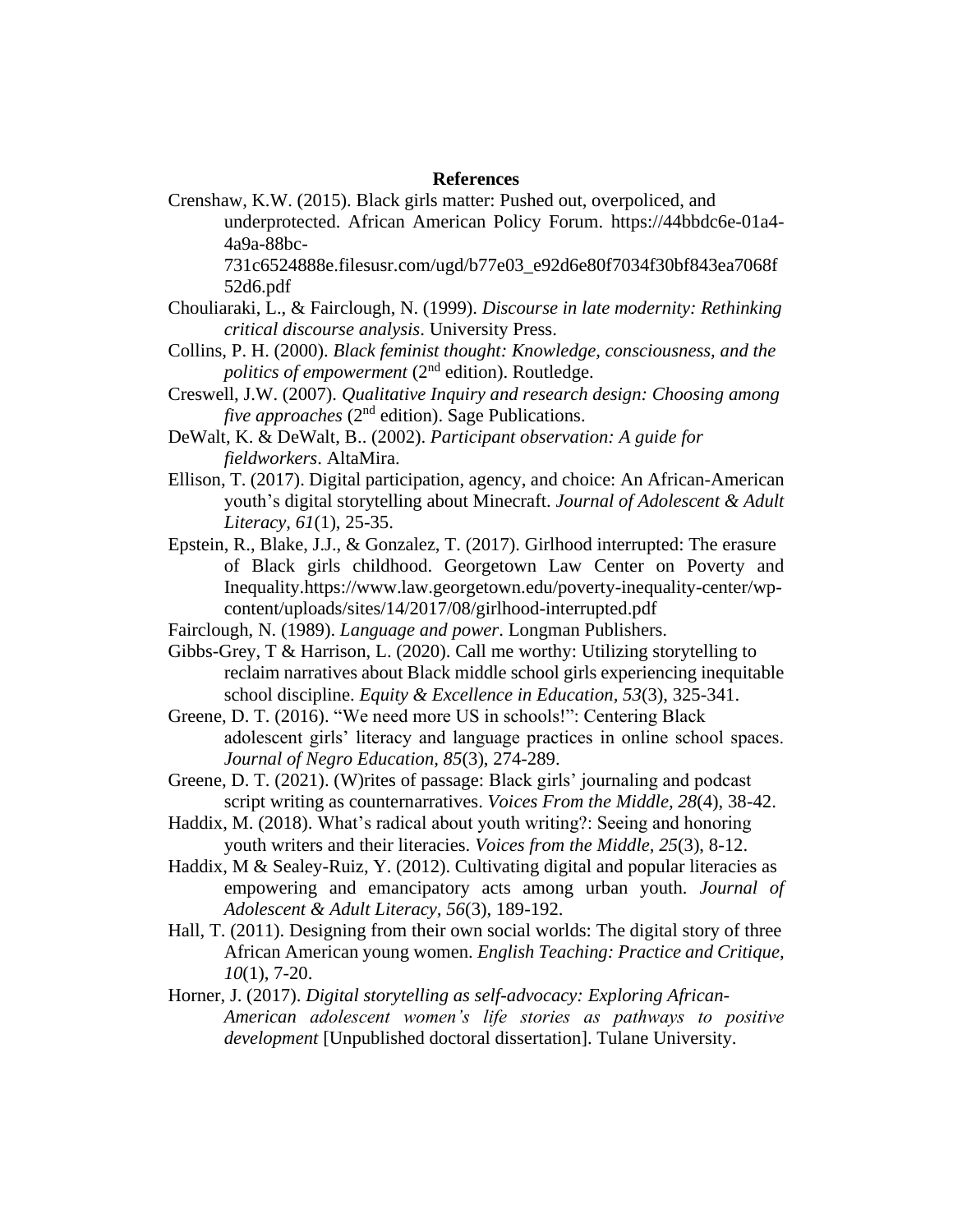- Kendrick, M., Early, M., & Chemjor, W. (2013). Integrated literacies in a rural Kenyan girls' secondary school journalism club. *Research in the Teaching of English, 47*(4), 391-419.
- Luke, A. (2000). Critical literacy in Australia: A matter of context and standpoint. *Journal of Adolescent Adult Literacy, 43(5)*, 448-461.
- Miles, M.B. & Huberman, M.A. (1994). *Qualitative data analysis: An expanded sourcebook.* Sage Publications.
- Miller, S. M., Thompson, M. K., Lauricella, A. M., Boyd, F. B. (2012). A literacy pedagogy for multimodal composing: Transforming learning and teaching (pp. 114-129). In S. Miller & M. McVee (Eds.)., *Multimodal composing in classrooms: Learning and teaching for the digital world*. Routledge.
- Milner, R. (2003). Teacher reflection and race in cultural contexts: History, meanings, and methods in teaching. *Theory into practice, 42*(3), 173-180.
- Morris, M. (2016). *Pushout: The Criminalization of Black girls in schools*. The New Press.
- Muhammad, G.E. (2012). Creating spaces for Black adolescent girls to "write it out!" *Journal of Adolescent and Adult Literacy, 56*(3), 203-211.
- Muhammad, G. E. (2015). In search for full vision: Writing representations of African American adolescent girls. *Research in the Teaching of English, 49*(3), 224-247.
- Muhammad, G. E., & Haddix, M. (2016). Centering Black girls' ways of knowing: A Historical review of literature on the multiple literacies of Black girls. *English Education, 48*(4), 299-336.
- Muhammad, G.E. & Womack, E. (2015). From pen to pin: The multimodality of Black girls (re)writing their lives. *Ubiquity: The Journal of Literature, Literacy, and the Arts*, 2(2), 6-45.
- National Women's Law Center (2014). Unlocking opportunity for African American girls: A call to action for educational equity. https://nwlc.org/wpcontent/uploads/2015/08/unlocking\_opportunity\_for\_african\_american\_gi rls\_report.pdf
- Nat Turner, K.C., Hayes, N.V., & Way, K. (2013). Critical multimodal hip-hop production: A social justice approach to African American language and literacy practices. *Equity & Excellence in Education, 46*(3), 342-354.
- Price-Dennis, D., Muhmmad, G., Womack, E., McArthur, S., & Haddix, M. (2017). The multiple identities of Black girlhood: A conversation about creating spaces for Black girl voices. *Journal of Language and Literacy Education, 13(*2), 1-18.
- Price-Dennis, D. & Matthews, M. (2017). Teacher education in the digital age. *English Journal, 106*(5), 97.
- Price-Dennis, D. (2016). Developing curriculum to support Black girls' literacies in digital spaces. *English Education*, *48*(4), 337-361.